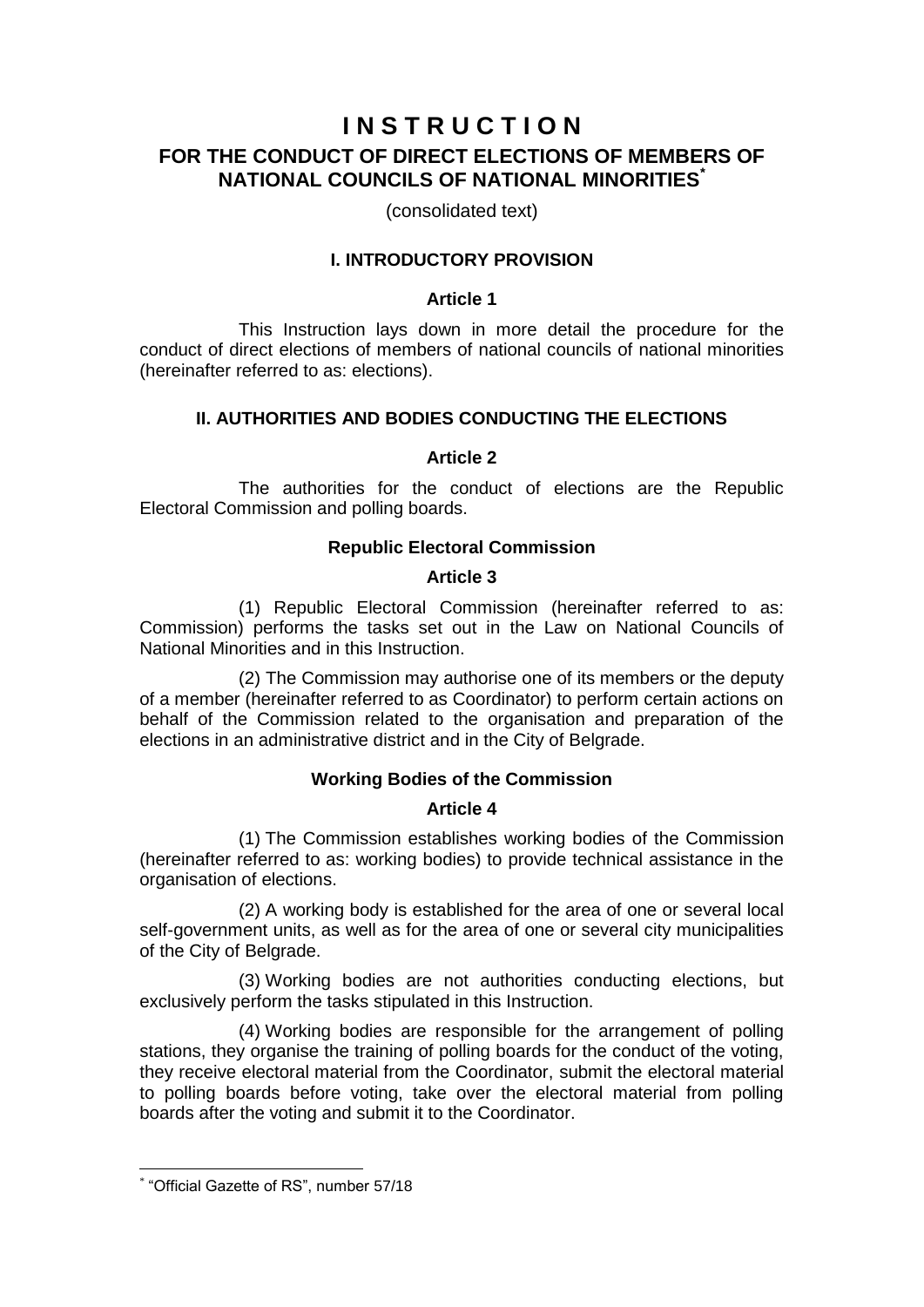(5) Coordinators are responsible to carry out the training of the members of the working bodies and coordinators working bodies from the territory of the administrative district for which they are authorised, not later than receiving electoral material before the voting.

### **Composition of a working body**

### **Article 5**

(1) A working body consists of members appointed at the proposal of the head of the municipal/city administration, i.e. head of the municipal/city administration competent for electoral affairs and the head of the municipal administration of a municipality of the City of Belgrade (hereinafter: head of administration) from the pool of persons with completed higher education employed in the municipal/city administration. When nominating candidates for members of working bodies, advantage shall be given to persons registered in special electoral registers of national minorities who hold a university degree in law and have experience in the conduct of elections.

(2) If a working body is established for the area of one local selfgovernment unit with up to 10 polling stations, the working body shall have three members.

(3) If a working body is established for the area of one local selfgovernment unit with 10 to 20 polling stations, the working body shall have five members.

(4) If a working body is established for the area of one local selfgovernment unit with more than 20 polling stations, the working body shall have seven members.

(5) If a working body is established for the area of several local selfgovernment units or several municipalities of the City of Belgrade, the working body shall have as many members as there are local self-government units or city municipalities, who will be appointed at the proposal of the head of administration of each of the included local self-government units.

(6) The head of administration shall be a member of the working body.

(7) If a working body is established for the area of several local selfgovernment units or several municipalities of the City of Belgrade, the heads of administration of these local self-government units or of city municipalities shall be members of the working body.

(8) If the head of administration is prevented from performing the duties of a member of the working body, then his deputy shall become a member of the working body. If also the deputy of the head of administration is prevented from performing the duties of a working body member, the head of administration shall nominate a person employed in the municipal/city administration adequate to perform the duties of a member of the working body to serve as member of the working body.

(9) The head of administration shall provide working conditions for the work of the working body and shall coordinate its work.

(10) The work of the working body established for the area of several local self-government units, i.e. several city municipalities of the City of Belgrade,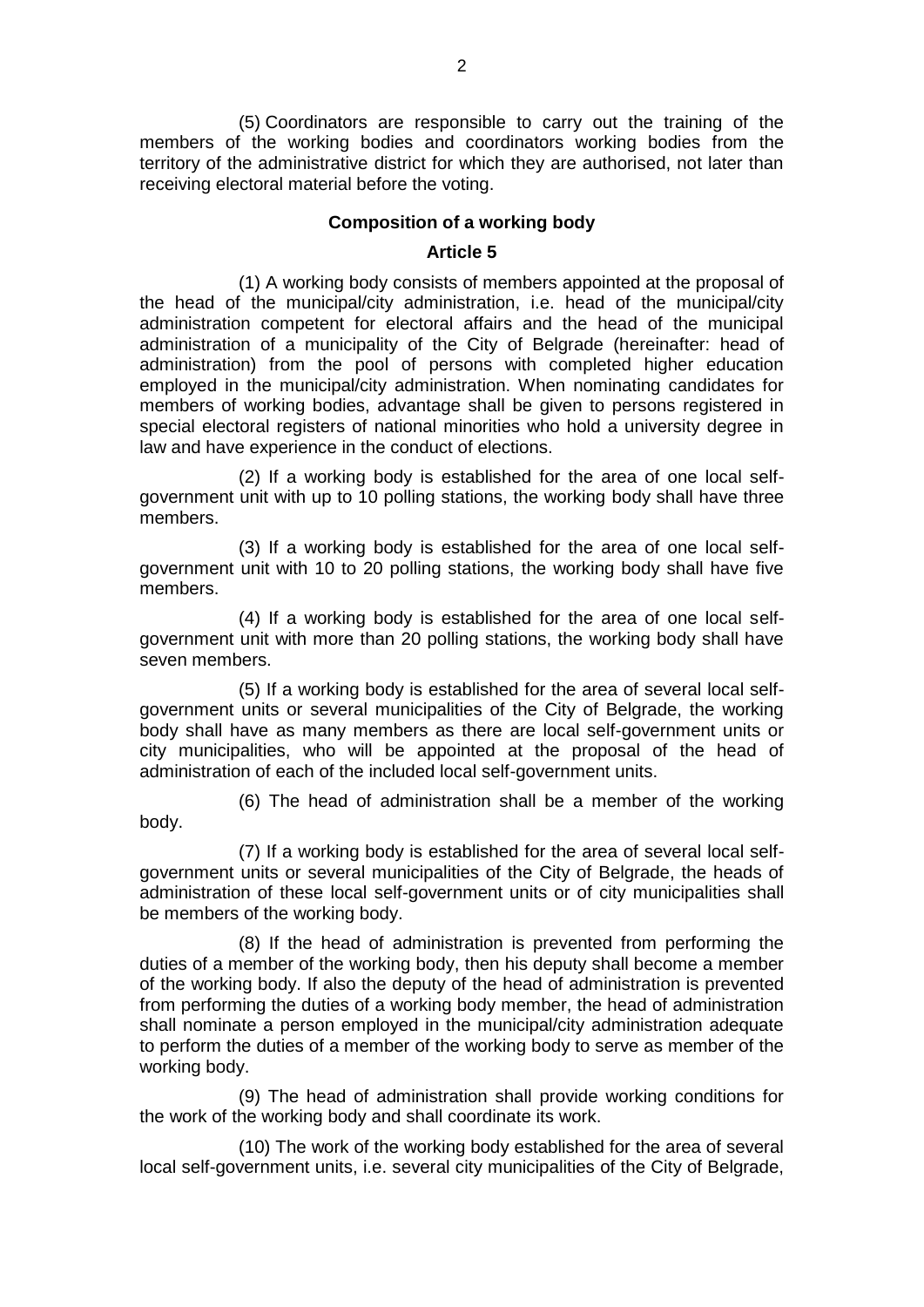shall be coordinated by the head of administration of the local self-government unit, i.e. city municipality that has the largest number of voters registered in the special electoral registers of national minorities.

# **Article 6**

The Commission shall by means of a special decision determine the number, composition and scope of work of the working bodies, at the latest 30 days before the election date.

### **Article 7**

(1) The proposals for the appointment of members of working bodies shall be submitted by the heads of administration to the Commission within five days from the date of adoption of the decision referred to in Article 6 herein.

(2) The proposal for the appointment shall contain the following: name and surname, profession, residence and address, mobile phone number for contact purposes and electronic mail address.

(3) The coordinator is authorized to propose an amendment to the proposal of the head of administration for the appointment of a working body member, whereby he shall provide a justification for such an amendment.

(4) If the head of administration fails to nominate timely a member for the working body, the Commission shall appoint a person adequate for this duty to serve as member of the working body.

(5) The Commission shall establish working bodies at the latest 20 days before the election date.

# **Composition of a polling board**

# **Article 8**

(1) A polling board consists of a president, four members and their deputies, appointed at the proposal of the head of administration.

(2) The president of the polling board and the deputy president of the polling board are appointed from the pool of persons employed in the public sector (government authorities, authorities of the territorial autonomy and local self-government authorities, public institutions, public enterprises).

(3) When nominating the president, deputy president, members and deputy members of polling boards, advantage shall be given to persons registered in special electoral registers of national minorities.

(4) When nominating the president of a polling board, advantage shall be given to persons with completed higher education and with experience in the conduct of elections.

(5) When nominating persons for a polling board, heads of administration shall ensure an equal representation of genders.

(6) The Commission shall publish the gender structure of the poling boards, in total and in subtotal per local self-government units, on its web page.

# **Article 9**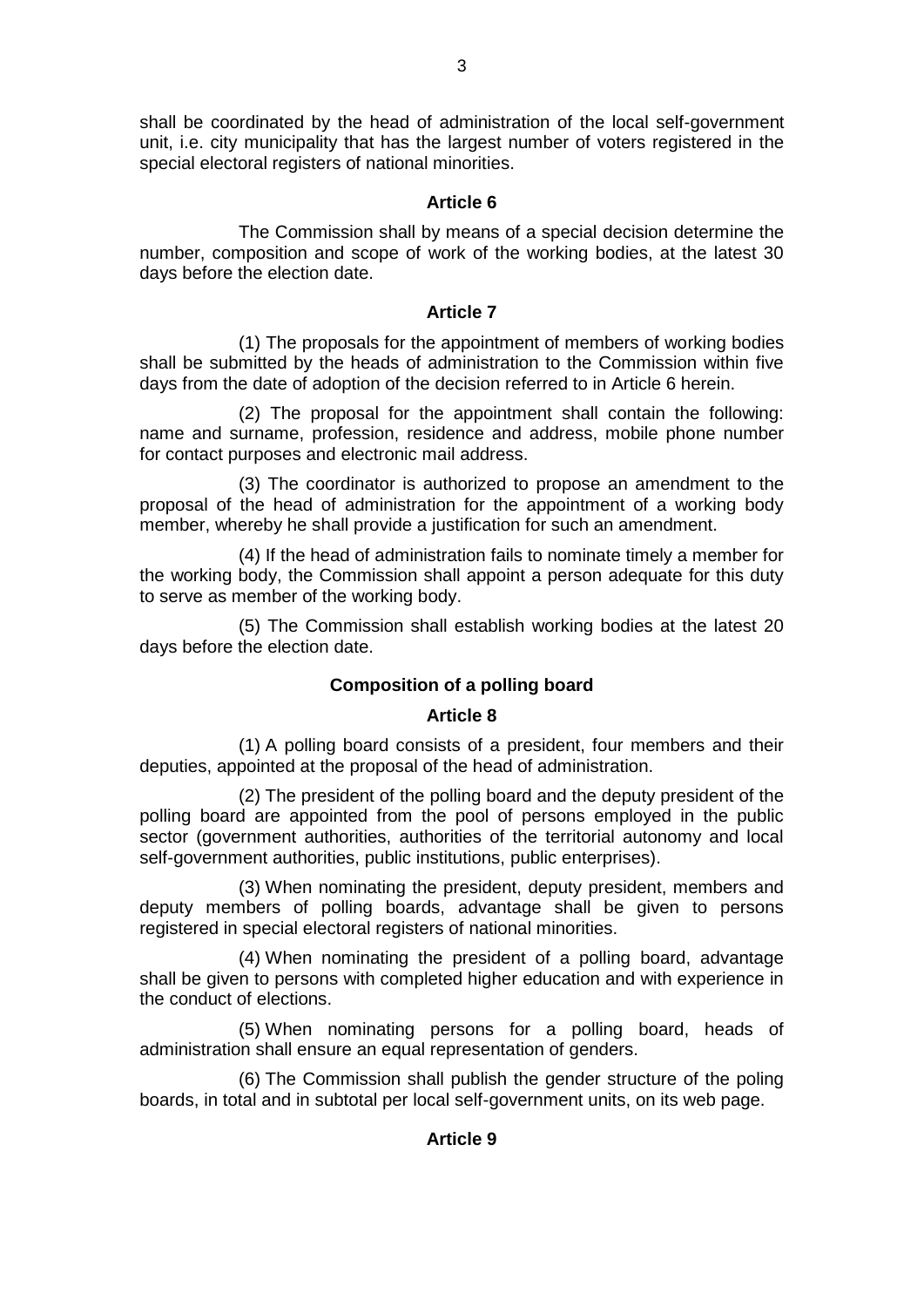(1) The presidents, deputy presidents, members and deputy members of polling boards are appointed by the Commission.

(2) The decision on the establishment of polling boards and on the appointment of the president and members of polling boards and their deputies shall be adopted by the Commission at the latest ten days before the election date.

(3) The working body shall, at the latest two days before the election date, organize training for the conduct of the voting in polling stations and for the application of rules of procedure of polling boards for the polling boards. If at a polling station elections for members of several national councils are held at the same time, the working body shall pay special attention to that circumstance during the training. The working body shall submit a report in writing about the implemented training to the Commission, which must contain data on the time and place of training, names of the present members of the polling boards, a summary about the course of the training and any issues discussed in particular or any issues assessed to be disputable.

### **Article 10**

(1) The proposal for the appointment of the president, deputy president, members and deputy members of polling boards is submitted by the heads of administration to the Commission at the latest 15 days before the election date.

(2) The proposal for the appointment shall contain the following data about the nominated persons: name and surname, name of one parent, unique master citizen number (hereinafter referred to as: personal number), residence and address and telephone number.

(3) The coordinator is authorized to propose an amendment to the proposal of the head of administration for the appointment of members of the polling board, whereby he must provide a justification for such a proposal.

(4) If the head of administration fails to propose timely a person for the polling board, the Commission shall appoint a person to serve in the polling board who is adequate to perform the required duties in the polling board.

#### **Legal limitations**

#### **Article 11**

(1) One person can be a member of only one polling board.

(2) When proposing the appointment and change of members of polling boards, the head of administration shall abide by the legal limitations regarding the membership in polling boards.

### **Change of a polling board member**

#### **Article 12**

A member of a polling board can be changed by the Commission at the proposal of the head of administration, at the latest five days before the election date.

### **III. SUBMISSION OF ELECTORAL LISTS**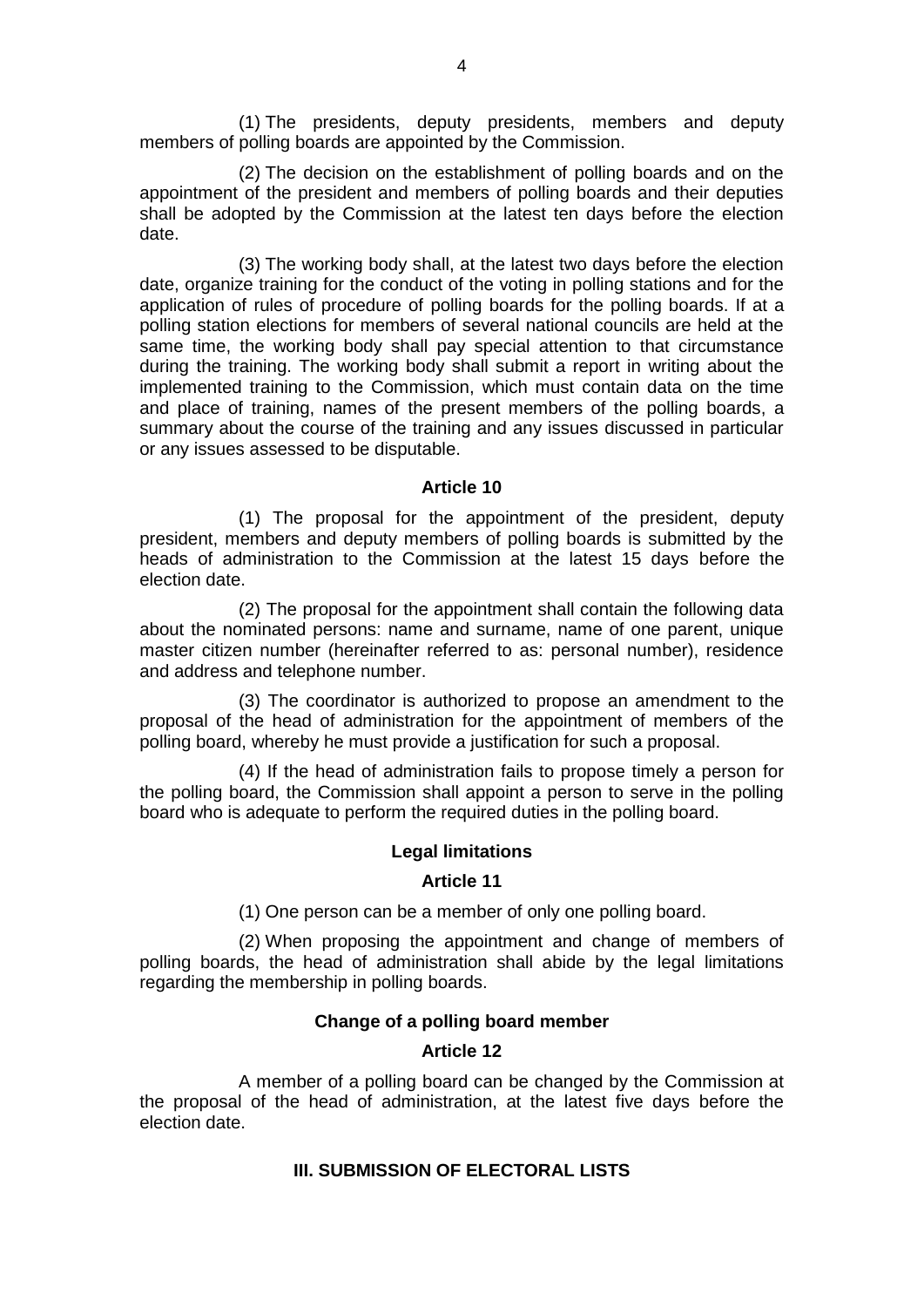#### **Who can submit an electoral list**

#### **Article 13**

(1) An electoral list of candidates for members of a national council (hereinafter referred to as: electoral list) can be submitted by: a group of voters registered in a special electoral register, an association whose objectives are realised in the domain of protection of rights of national minorities and a registered political party of a national minority (hereinafter referred to as: nominator of an electoral list).

(2) A group of voters shall consist of at least three voters registered in a special electoral register of a national minority whose national council is to be elected.

(3) A group of voters is established by a written agreement verified pursuant to the law governing the verification of signatures. The agreement on the establishment of a group of voters shall contain in particular the goals of the establishment of such a group of voters, information about the persons who established the group (name and surname, personal number, place of residence and address, stated in accordance with the information contained in the identity card) and the person appointed to represent the group of voters. The agreement shall also state the following: name of the group of voters, if defined, for the election of which national council the group of voters is established, and the name of the electoral list submitted (containing the holder of the electoral list, if defined).

(4) the agreement on the establishment of a group of voters is executed in Serbian, in Cyrillic script, but can be executed also in the language and script of the national minority, whereby in such a case every article of that agreement would contain first the text in Serbian and in the Cyrillic script and below the same text in the language and script of the national minority.

(5) The electoral list on behalf of the group of voters is submitted by the person appointed to represent the group of voters or by the person authorized to do so, in the form defined by the Commission.

(6) The electoral list on behalf of an association is submitted by the representative of the association as registered in the Register of Associations, or by the person authorised by the association's representative, in the form stipulated by the Commission.

(7) The electoral list on behalf of a political party of a national minority is submitted by the representative of the political party registered in the Register of Political Parties or by the person authorised by the party's representative, in the form stipulated by the Commission.

(8) The person authorised to submit the electoral list is authorised to perform all other actions in the elections on behalf of the nominator of the electoral list, except when the nominator the electoral list determines otherwise.

#### **Deadline for the submission of the electoral list**

### **Article 14**

Electoral lists are submitted to the Commission in the building of the National Assembly in Belgrade, street Kralja Milana 14, at the latest 15 days before the election date.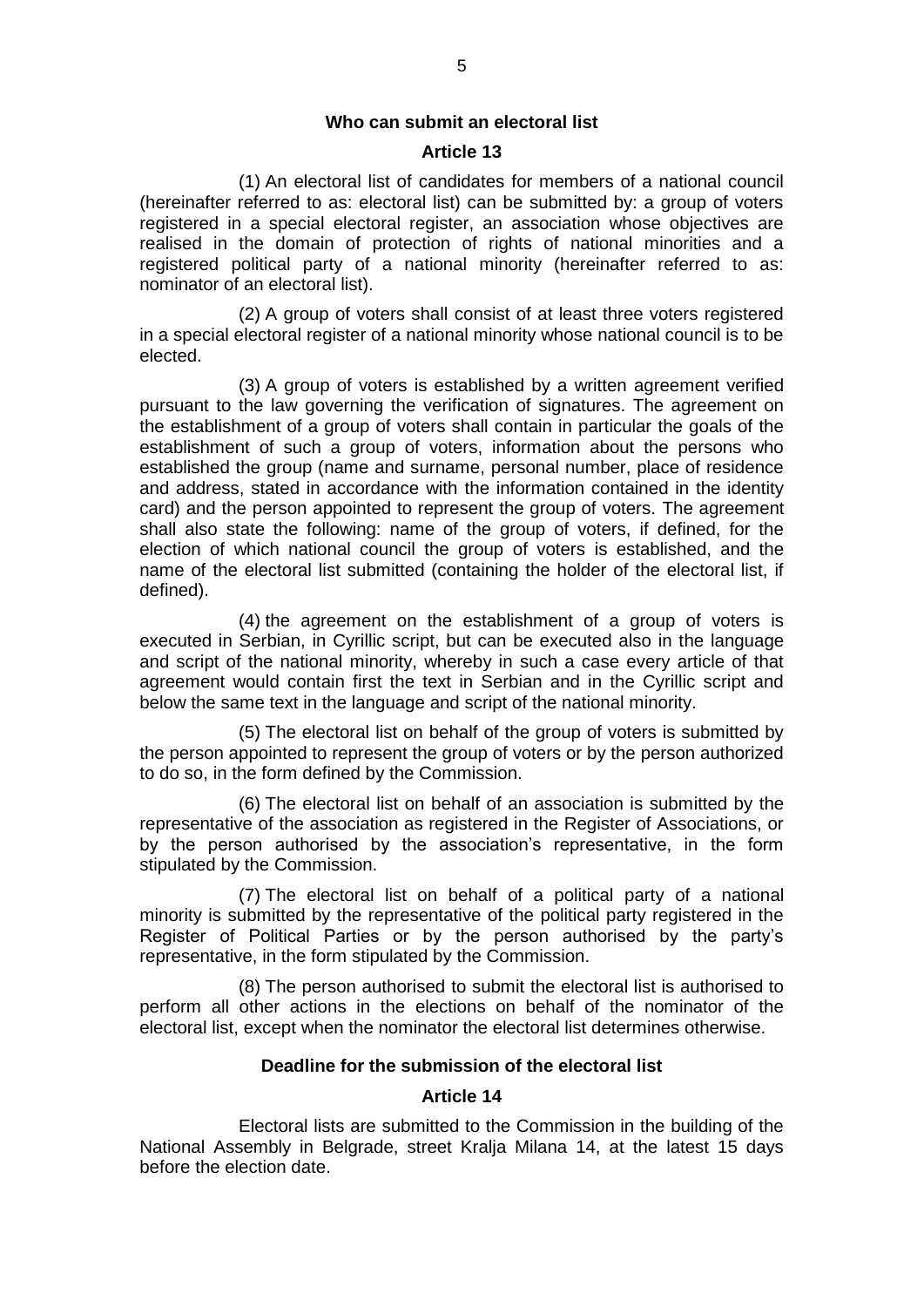### **Contents of the electoral list**

### **Article 15**

(1) The electoral list is submitted in the form stipulated by the Commission, in writing and in electronic form (CD or DVD).

(2) The contents of the electoral list in writing and of the electoral list in electronic form must be identical.

(3) The electoral list shall contain:

1) The name of the nominator of the electoral list;

2) The name of the electoral list, which may contain also the name and surname of a person (holder of the electoral list);

3) data about all candidates for national council members (ordinal number on the electoral list, name and surname, personal number, profession, residence and address of the candidate);

4) name and surname and signature of the person submitting the electoral list.

(4) The number of candidates in the electoral list must be at least one third of the required number of members and not more than the required number of members of the national council which is to be elected.

(5) Only persons registered in a special electoral register of the national minority whose national council is to be elected can be candidates.

(6) The name and surname of the candidate in the electoral list must be written according to the Serbian spelling and in Cyrillic script, but can also be written according to the spelling and script of the national minority, whereby the order is determined by the nominator.

(7) In the electoral list, among every three candidates, following the order in the electoral list (the first three places, the second three places and so on till the end of the list), at least one candidate must be of the gender which is less represented in the electoral list.

(8) If the electoral list does not fulfil the conditions concerning the content referred to in this Article, it shall be deemed to be short of the content required to be announced.

#### **Name of the nominator of an electoral list**

### **Article 16**

(1) If the electoral list is submitted by a group of voters, the name of the nominator must contain the designation "group of voters" at the beginning of the name of the list. If the group of voters has a name, it shall add in the electoral list, after the designation "group of voters", its name referred to in the agreement on the establishment of a group of voters as the name of the nominator. The name of the group of voters must not contain the words "party" or "association" in any grammatical case or the name of a registered political party or registered association.

(2) If the electoral list is submitted by an association, it shall state in the electoral list its name as the nominator of the electoral list in accordance with the name from the act on the registration of the association.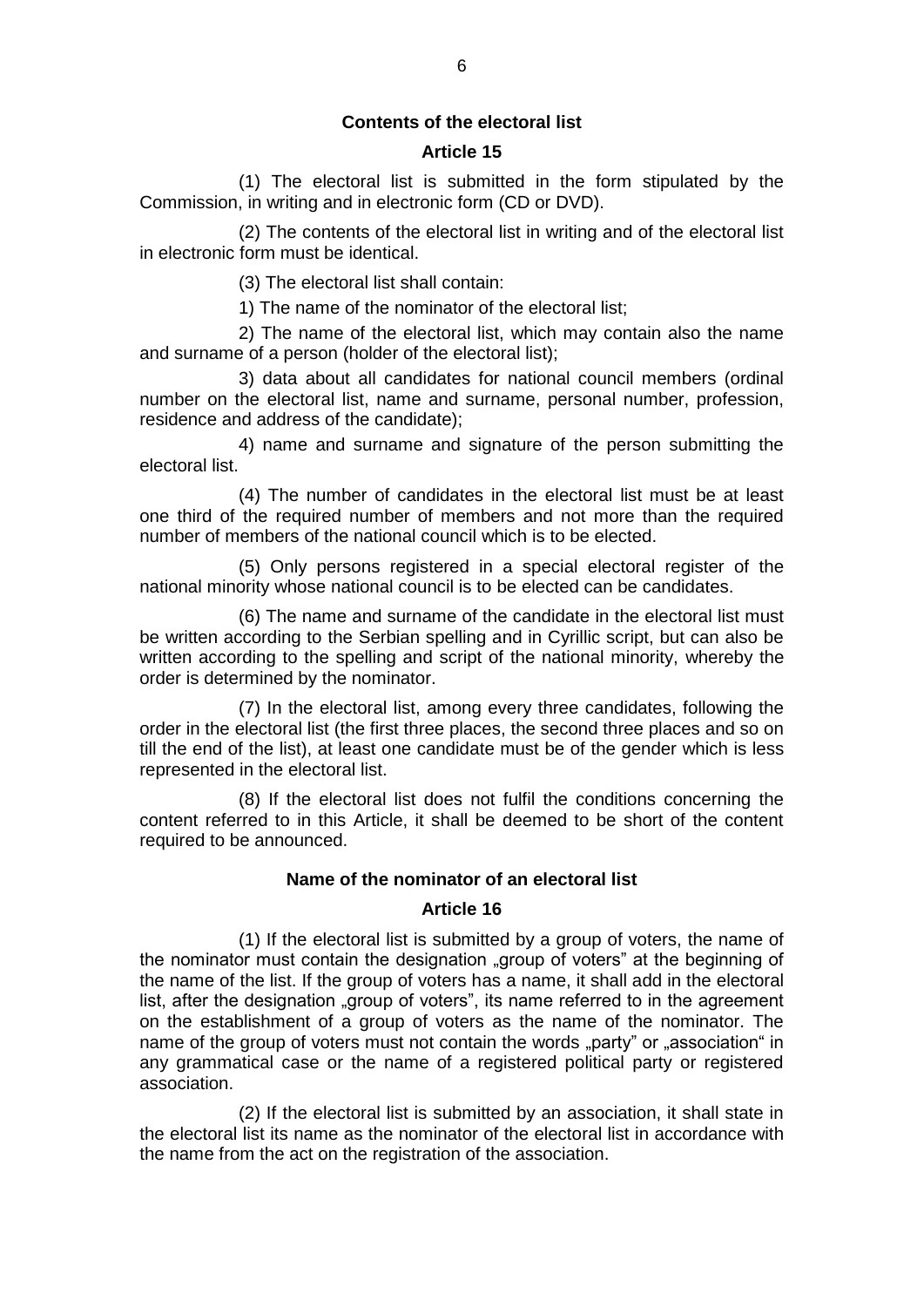(3) If the electoral list is submitted by a political party of a national minority, it shall state in the electoral list its name as the nominator of the electoral list in accordance with the name stated in the act on the registration of the political party.

### **Name of the electoral list**

### **Article 17**

(1) The electoral list shall bear the name determined by the nominator of the electoral list.

(2) Name of the electoral list can include the name and surname of one person (holder of the electoral list), with his written consent, given in the form stipulated by the Commission.

(3) Name of the electoral list must not contain names of historical or imaginary persons.

(4) If the electoral list is suggested by a group of voters, the name of the electoral list shall contain the name determined in the agreement on the establishment of the group of voters. The name of the electoral list of the group of voters must not contain the words "association" and "party" in any grammatical case or the name of a registered association or registered political party.

(5) If the electoral list is proposed by an association, the name of the electoral list may contain the name of the association, which must be written as in the act on the registration of that association.

(6) If the electoral list is proposed by a political party of a national minority, the name of the electoral list must contain the name of the political party from the act on its registration.

(7) The name of the electoral list suggested by a group of voters or by an association cannot refer to a name of a church and religious community.

(8) The name of the electoral list is written in Serbian and in Cyrillic script, but may also be written in the language and script of the national minority.

#### **Documentation enclosed with the electoral list**

#### **Article 18**

(1) The following documentation shall be enclosed with the electoral

list:

1) Statement from every candidate that he/she accepts the candidacy for the member of the national council, verified pursuant to the law governing the verification of signatures, in the format stipulated by the Commission;

2) Consent of the holder of the electoral list (if defined) to be the holder of the electoral list, in the format stipulated by the Commission;

3) Authorisation of the person authorised by the nominator to submit the electoral list, in the format stipulated by the Commission, if the electoral list is submitted by an association or a political party of the national minority;

4) Statements of voters supporting the electoral list, verified pursuant to the law governing the verification of signatures. Statements of voters must be sorted in alphabetical order of their surnames of public notaries verifying the signatures. Statements of voters who are on the territory of cities/municipalities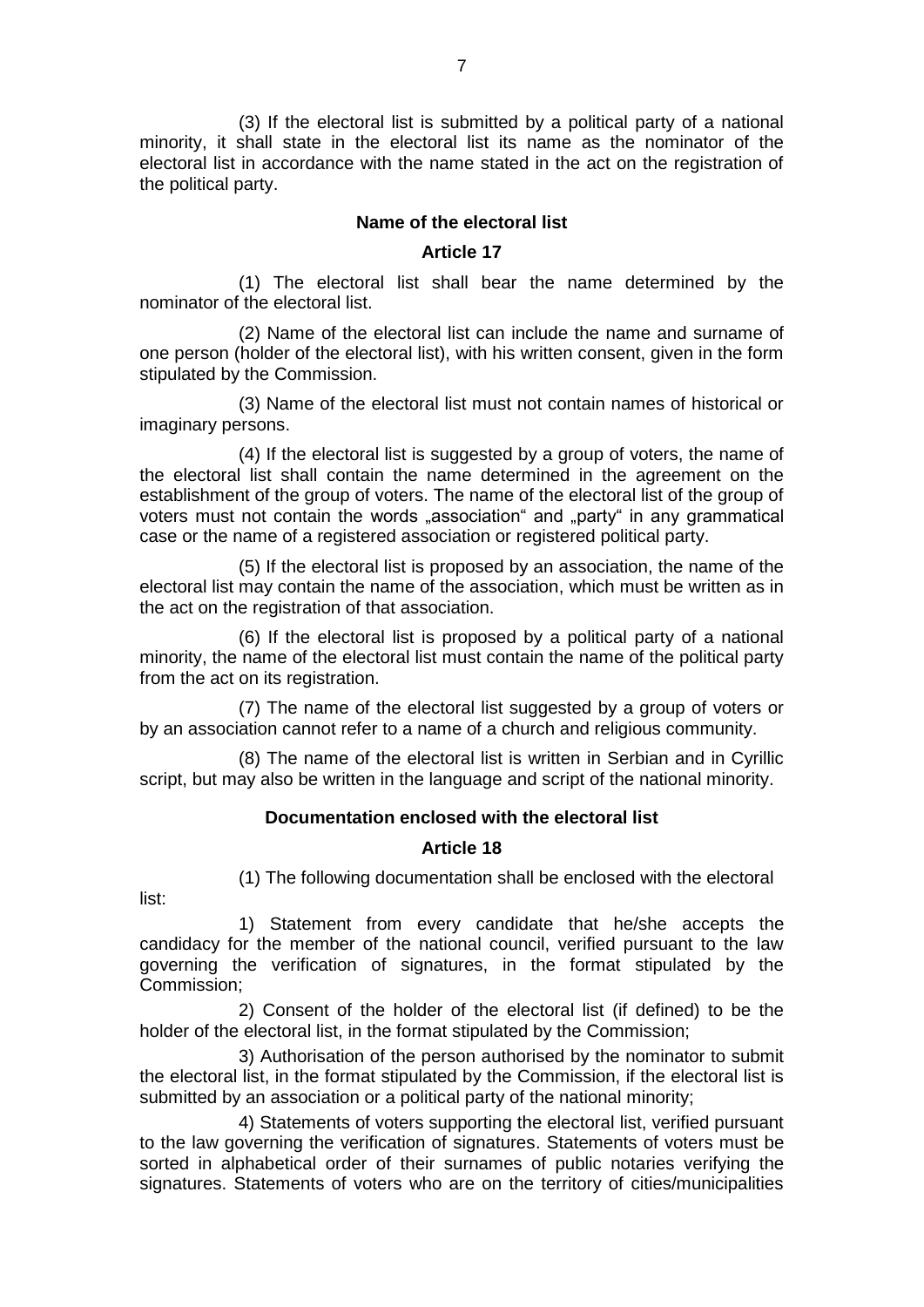where public notaries were not appointed in basic courts, court units and reception offices of basic courts shall be sorted in the alphabetical order of cities/municipalities on which territory they are verified;

5) List of voters that support the electoral list, arranged according to the alphabetical order of voters' surnames, produced in hardcopy and in electronic form (CD or DVD), whereby the list must be identical in both forms, and signed by the person submitting the electoral list, in the format stipulated by the Commission. The list in electronic form must be produced in the excel programme in a table as published on the webpage of the Commission www.rik.parlament.gov.rs;

6) Verified agreement on the establishment of a group of voters, if the electoral list is suggested by a group of voters;

7) Verified copy of the association's statute, if the electoral list is proposed by an association.

(2) The electoral list must be supported with the signatures of at least 1%, however not less than 50 voters registered in a special electoral register of the national minority whose national council is to be elected.

(3) The decision of the ministry in charge of keeping the special electoral register on the temporary completion of the special electoral register shall be decisive when determining the minimum number of voters' signatures necessary to support the electoral list.

(4) A voter can, with his signature, support the electoral list of only one nominator.

(5) The formats for the submission of the electoral list are stipulated by the Commission in a special act and published within five days from the date of adoption of the decision on the holding of elections.

### **Deficiencies in the electoral list**

### **Article 19**

(1) Where the Commission determines that the electoral list has not been timely submitted, it shall adopt a decision to reject the electoral list.

(2) Where the Commission determines that the electoral list contains deficiencies due to which the electoral list cannot be announced, it shall pass a conclusion within 24 hours after receiving the electoral list by means of which it shall order the nominator to correct those deficiencies at the latest within 48 hours from the date of delivery of the conclusion. The conclusion shall contain an indication as to the manner in which the nominator of the electoral list should correct the deficiencies.

(3) Where the Commission determines that the electoral list contains deficiencies and/or that the deficiencies have not been corrected or have not been corrected within the stipulated deadline, it shall adopt a decision in the following 48 hours based on which the announcement the electoral list is rejected.

### **Announcement of the electoral list**

### **Article 20**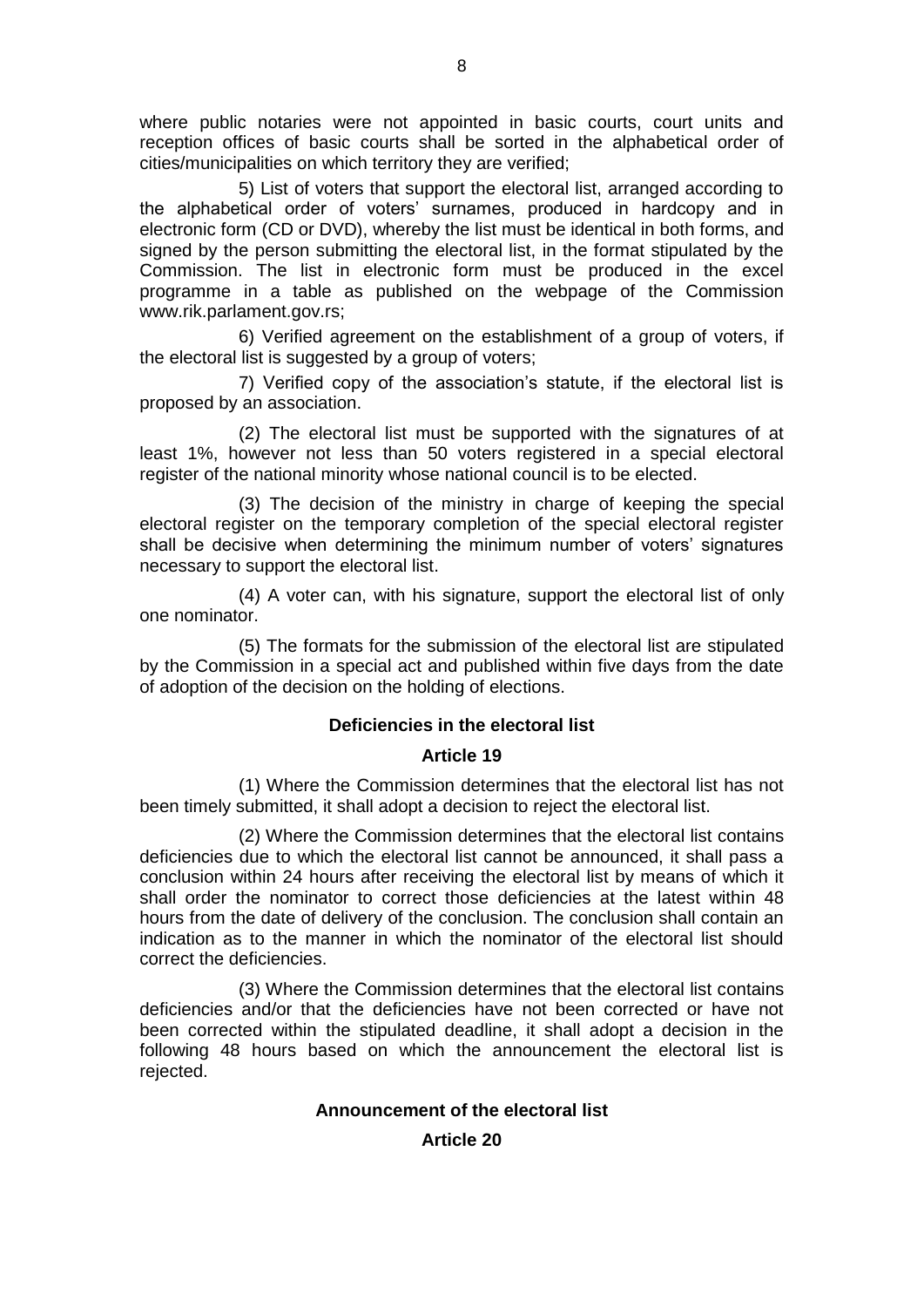(1) The Commission shall announce the electoral list of the nominator immediately after receiving the electoral list and accompanying documentation, however at the latest within 24 hours after receiving the electoral list.

(2) The decision on the announcement of the electoral list referred to in paragraph 1 above shall be delivered by the Commission to the nominator without any delay.

(3) The nominator of the announced electoral list can withdraw the announced electoral list at the latest by the date of establishment of the collective electoral list.

#### **Article 21**

(1) In case that no electoral list is submitted for the election of members of a certain national council and/or that no submitted electoral list is announced, the Commission shall adopt a decision on the suspension of the procedure of election of members for that national council.

(2) When the decision on the suspension of the procedure of election of members of the national council becomes enforceable, the Commission shall inform the ministry in charge of human and minority rights thereof.

### **IV. COLLECTIVE ELECTORAL LIST**

#### **Article 22**

(1) A collective electoral list for the election of every national council separately shall contain all electoral lists with the personal names of all candidates and information about the year of birth, profession and residence.

(2) The order of electoral lists in the collective electoral list is determined according to the order in which they were announced.

(3) The Commission shall establish collective electoral lists of candidates for members of each national council separately and shall publish them in the "Official Gazette of the Republic of Serbia", at the latest 10 days before the election date.

#### **Article 23**

(1) The Commission shall not establish a collective electoral list if the number of candidates of announced electoral lists is less than the number of members of the national council to be elected.

(2) In the case referred to in paragraph 1 above, the Commission shall adopt a decision on the suspension of the procedure of election of members of that national council.

(3) When the decision on the suspension of the procedure of election of members of the national council becomes enforceable, the Commission shall inform the ministry in charge of human and minority rights thereof.

#### **V. POLLING STATIONS**

#### **Competence to determine polling stations**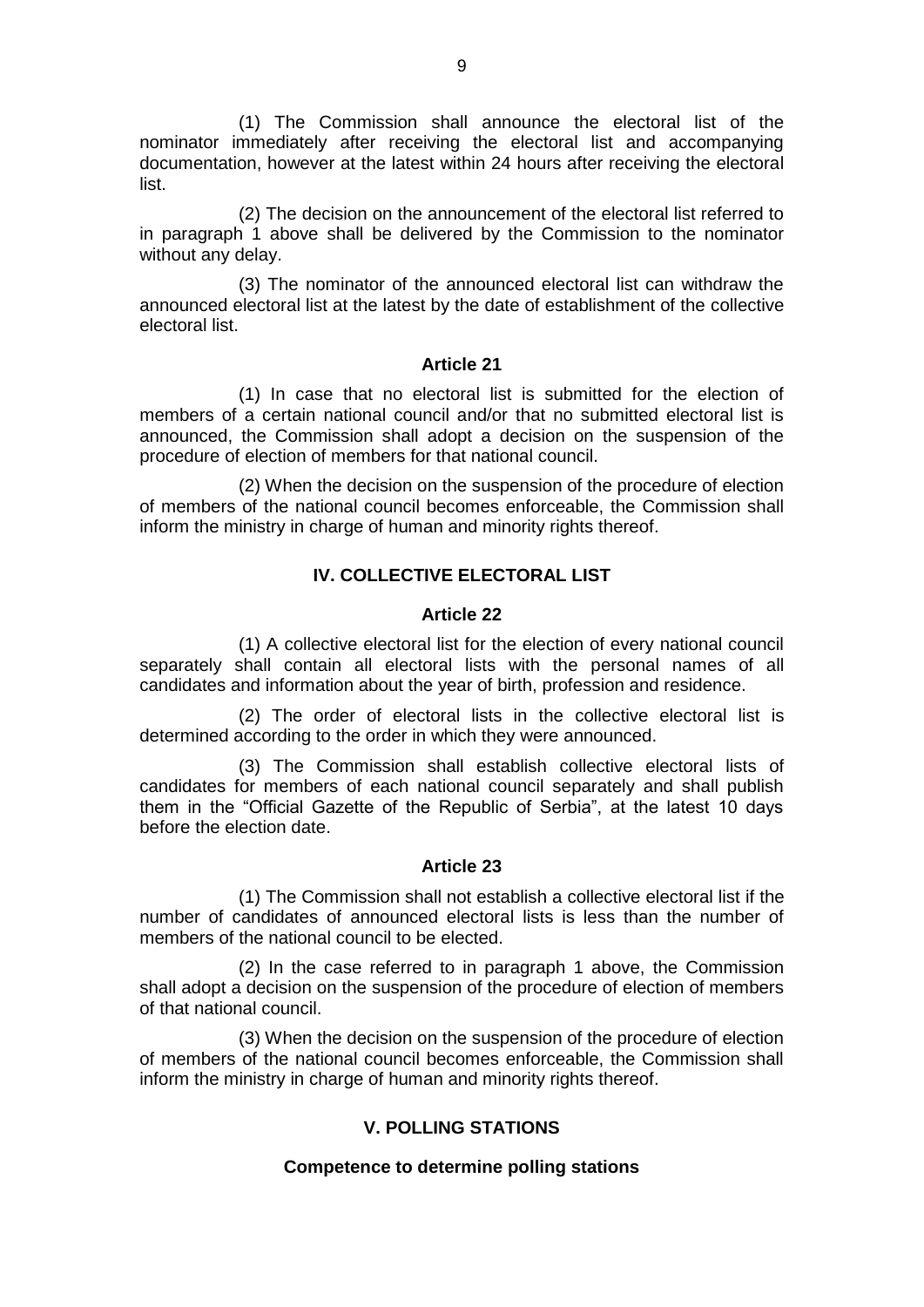#### **Article 24**

(1) The Commission shall determine and announce in the "Official Gazette of the Republic of Serbia" polling stations in which the voting will take place during the election, at the latest 20 days before the election date.

(2) The Commission shall determine polling stations in cooperation with municipal/city administrations, i.e. municipal administrations of the city municipalities of the City of Belgrade (hereinafter referred to as municipal/city administrations).

(3) Polling places in institutions where sentences are served are determined in accordance with the data received from the ministry competent for judicial affairs about the number of voters who will be held in detention or serving a sentence on the election date and which are submitted to the Commission at the latest 25 days before the election date.

(4) The Commission shall, in cooperation with the ministry in charge of defence and with municipal/city administrations, determine in which already determined polling stations voters can vote who are serving military service or are undergoing a military drill or training in units or institutions of the Serbian Armed Forces on the date of election.

### **Method for the determination of polling stations**

#### **Article 25**

(1) A polling station is established for the voting of at least 100 and of not more than 2,500 voters.

(2) By way of exception, a polling station can be established also for less than 100 voters, if it would be significantly difficult for such voters to vote at another polling station due to a considerable spatial distance or unfavourable geographic position.

(3) A polling station can cover the area of one or several local selfgovernment units, a part of an inhabited settlement, one inhabited settlement or several inhabited settlements.

(4) For every polling station the following shall be determined: number of the polling station, name of the polling station, address of the polling station and area from which voters vote in that polling station.

(5) A polling station shall be situated as a rule in a publicly owned space and only in extraordinary cases in a privately owned space.

(6) A proposal of the municipal/city administration that a polling station could be in a privately owned facility must be explained.

(7) A polling station cannot be located in a facility owned by a political party or used by a political party or in a facility owned by a candidate for the membership in a national council or by a member of his family.

(8) When establishing a polling station, special attention must be paid to secure access to persons with disabilities.

(9) For a polling station, where possible, shall be determined the premises on the ground floor/parterre of a facility in which the polling station is located.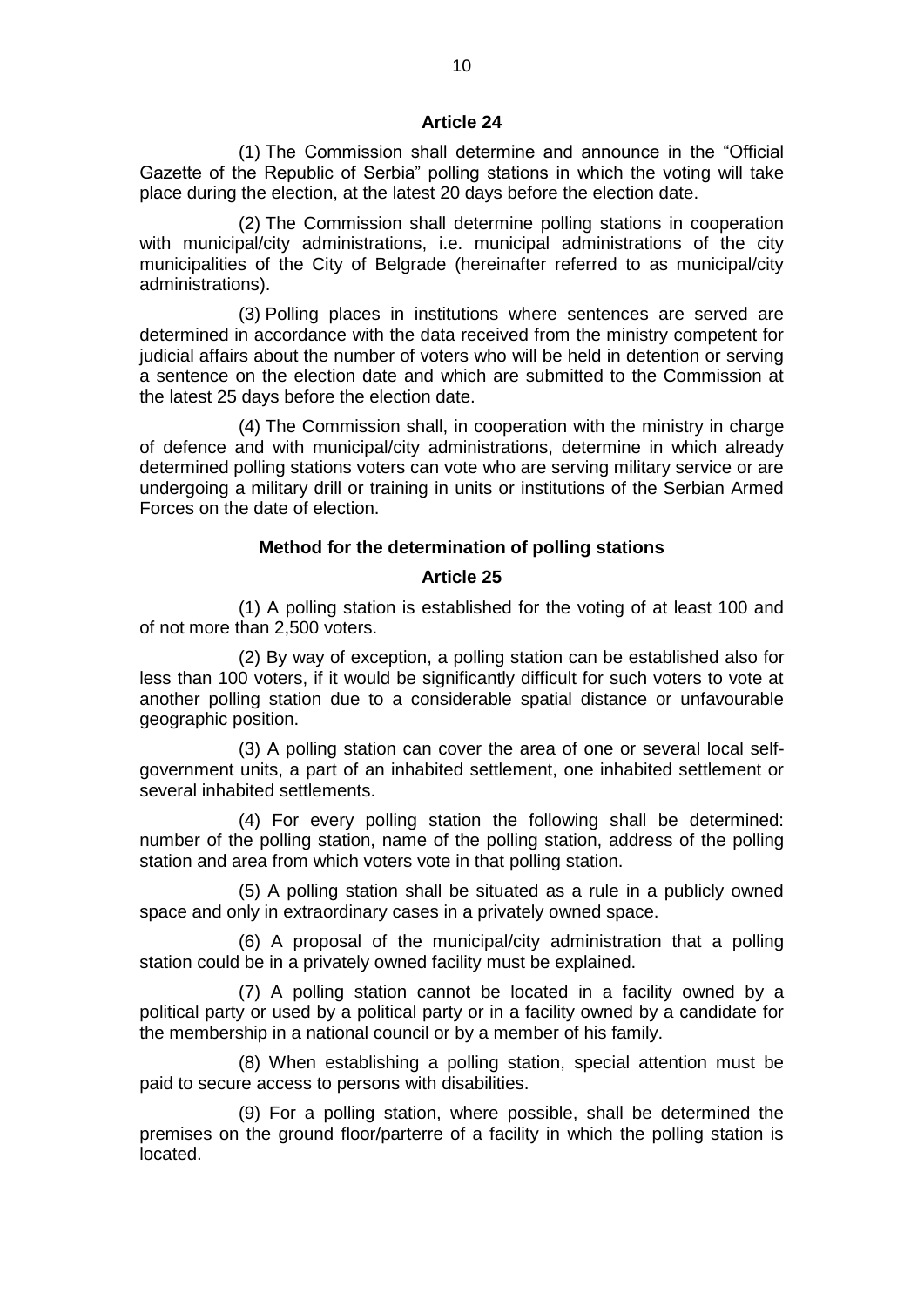(10) All facilities in which there are premises on which polling stations are located, irrespective of whether they are privately or publically owned, during the course of voting shall be considered as facilities of public use, in terms of the Law on Movement Using Guide-Dogs ("Official Gazette of RS", number 29/15).

### **Arrangement of polling stations**

### **Article 26**

(1) The working body shall, in cooperation with the municipal/city administration, timely ensure that the space determined to serve as a polling station is prepared and opened for voting purposes.

(2) The voting room must be arranged in a manner that enables secret voting, in line with the rules on the work of polling boards.

(3) The number and name of the polling station, the national flag of the Republic of Serbia, collective electoral lists of candidates for members of national councils and the excerpt from the decision on the determination of polling stations must be designated at the polling station in a visible manner.

(4) At the polling station and within 50 meters from the polling station it is forbidden to put up symbols of nominators of electoral lists and other electoral campaign material.

(5) The polling board shall provide to persons who monitor, i.e. follow the work of the polling board (representatives of nominators of announced electoral lists and observers) an adequate place from which they can follow the course of the voting and the determination of voting results.

# **VI. SPECIAL ELECTORAL REGISTERS**

### **Registration and changes to special electoral registers**

# **Article 27**

(1) The municipal/city administration competent for updating a part of a special electoral register of a specific national minority shall register voters who are not registered in a special electoral register and shall change data in a special electoral register until its completion, but at the latest until 15 days before the election date.

(2) After the completion of special electoral registers of national minorities (hereinafter: electoral register) until 72 hours before the election date, the registration of voters who are not registered in an electoral register and changes to the electoral register shall be performed by the ministry in charge of keeping the electoral register.

### **Completion of the electoral register and announcement of the total number of voters**

### **Article 28**

(1) The ministry competent for keeping the electoral register shall adopt a decision announcing the completion of the electoral register 15 days before the election date and in such a decision it shall determine the total number of voters for each national minority, as well as the number of voters per polling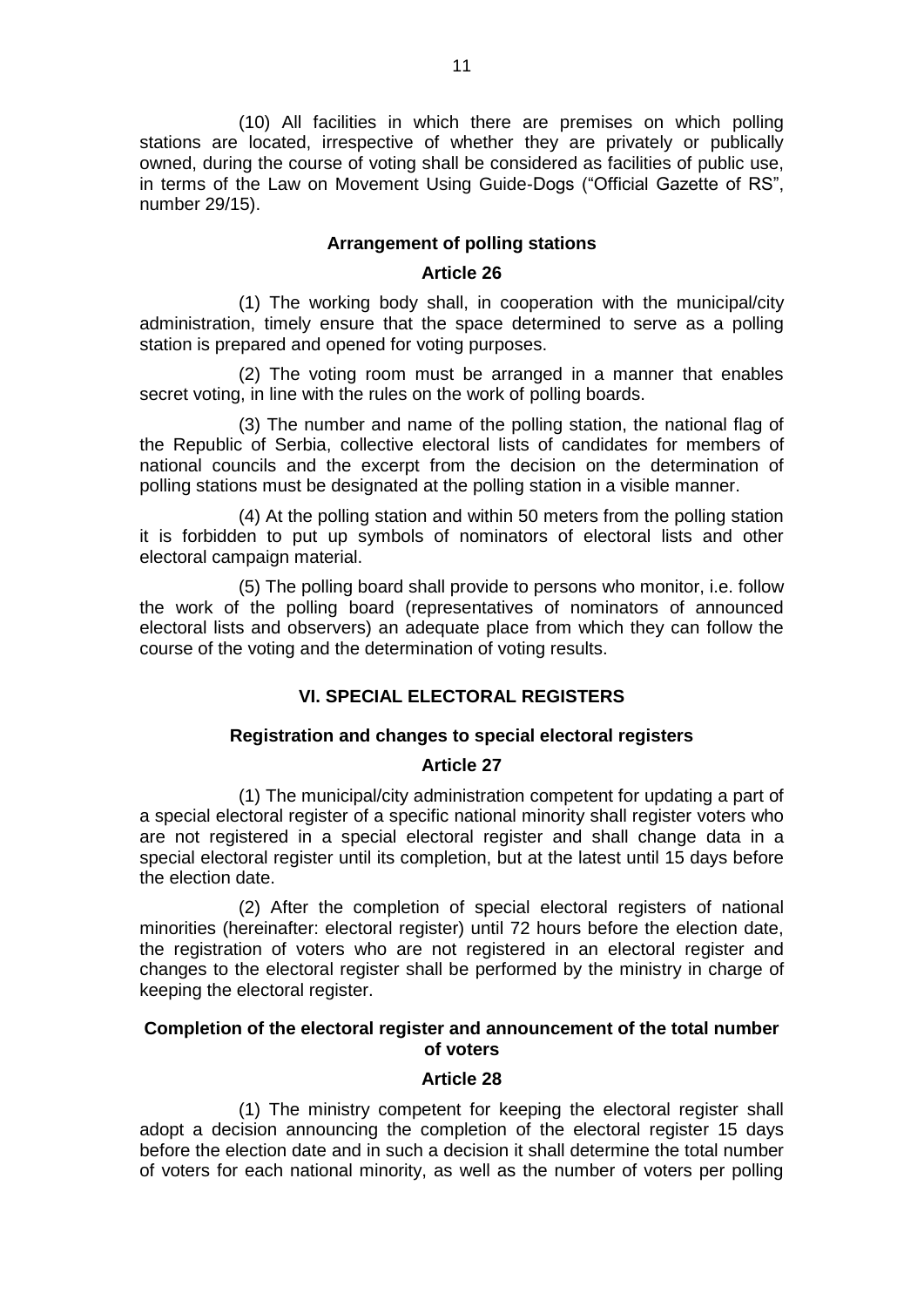station, including the total number per each polling station and the distribution of voters per national minority.

(2) The total number of voters does not include the number of voters who are registered in special excerpts from the electoral register for voters who will be serving their military service or will be undergoing a military drill or training in the units or institutions of the Serbian Armed Forces on the election date and also not the number of voters who will be in detention or serving a sentence on the date of election.

(3) The ministry in charge of keeping the electoral register shall publish the decision on the completion of the electoral register in the "Official Gazette of the Republic of Serbia" within 24 hours from the date of its adoption and shall deliver the decision to the Commission.

### **Submission of excerpts from the electoral register**

### **Article 29**

The ministry in charge of keeping the electoral register shall produce verified excerpts from the electoral register and special excerpts from the electoral register for every polling station and every national minority and submit them to the Commission within 48 hours from the completion of the electoral register.

### **Submission of decisions on subsequent changes to the electoral register**

### **Article 30**

(1) The ministry in charge of keeping the electoral register shall submit to the Commission all decisions based on which changes to the electoral register are effected and which were adopted by it after the completion of the electoral register until 72 before the election date.

(2) In case that a decision changing some data in the electoral register involves a change of the polling station in which a voter is to vote, such a decision shall also contain the designation of the polling station from which the voter is erased and the designation of the polling station in which the voter is enrolled.

### **Registration of data from decisions on subsequent changes in the electoral register**

#### **Article 31**

(1) The Commission shall, based on the decision of the ministry in charge of keeping the electoral register referred to in Article 30 of this Instruction, enter changes in excerpts from the electoral register and special excerpts from the electoral register, taking into account only those decisions received by it at the latest 48 hours before the election date.

(2) The entry of changes into an excerpt from the electoral register and into a special excerpt from the electoral register is done in accordance with the information from the decision based on which changes to the electoral register are effected, starting with the ordinal number 1, at the end of the excerpt from the electoral register, on a special page, under the title: "Subsequent changes".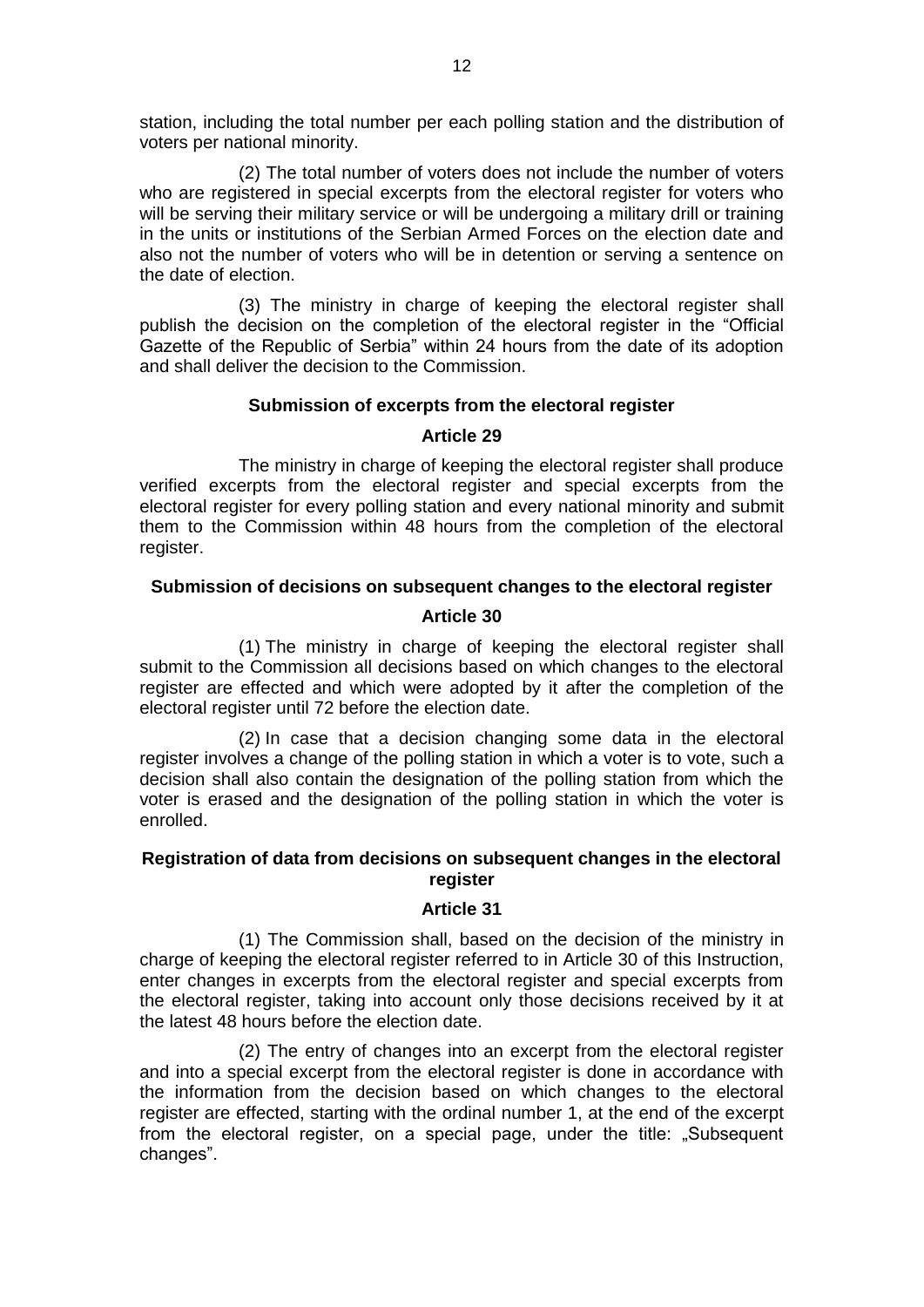### **Establishment and announcement of the final number of voters**

### **Article 32**

The Commission shall, immediately after entering the changes referred to in Article 30 herein, establish and announce in the "Official Gazette of the Republic of Serbia" the final number of voters for each national minority, as well as the number of voters per polling station, whereby it will announce both the total number per polling station, as well as the distribution per national minority.

### **VII. NOTIFICATION ABOUT THE DATE AND TIME OF ELECTIONS**

### **Article 33**

(1) The delivery of notifications to voters containing the date and time on which the elections will be held, including the number and address of the polling station at which the voter is to vote and the number under which the voter is registered in the excerpt from the electoral register, shall be performed by the municipal/city administration.

(2) The notification referred to in paragraph 1 herein is delivered at the latest five days before the election date.

# **VIII. SUBMISSION OF ELECTORAL MATERIAL TO POLLING BOARDS BEFORE THE VOTING**

### **Provision of electoral material**

### **Article 34**

(1) The electoral material for the conduct of elections is provided by the Commission.

(2) Municipal/city administrations shall provide timely the following for each polling board:

1) Ballot box;

2) Screens to ensure voting secrecy;

3) Two sprays serving to mark fingers of voters;

4) Two UV lamps;

5) Bag for the disposal of electoral material, safety seals for sealing the bags and bag labels;

6) Writing implements;

7) Sealing equipment for the sealing of ballot boxes and other electoral material (seal and sealing wax);

8) Envelopes for the placement of ballot papers and certificates about the right to vote outside of a polling station;

9) Other material (scissors, sellotape, batteries, rulers, etc.).

(3) Municipal/city administrations and administrations of the city municipalities of the City of Belgrade shall provide in due time the space for the safekeeping of electoral material and shall see to it that the space established as a polling station is arranged in the manner stipulated by law, rules on polling boards and this Instruction and that it I opened for voting.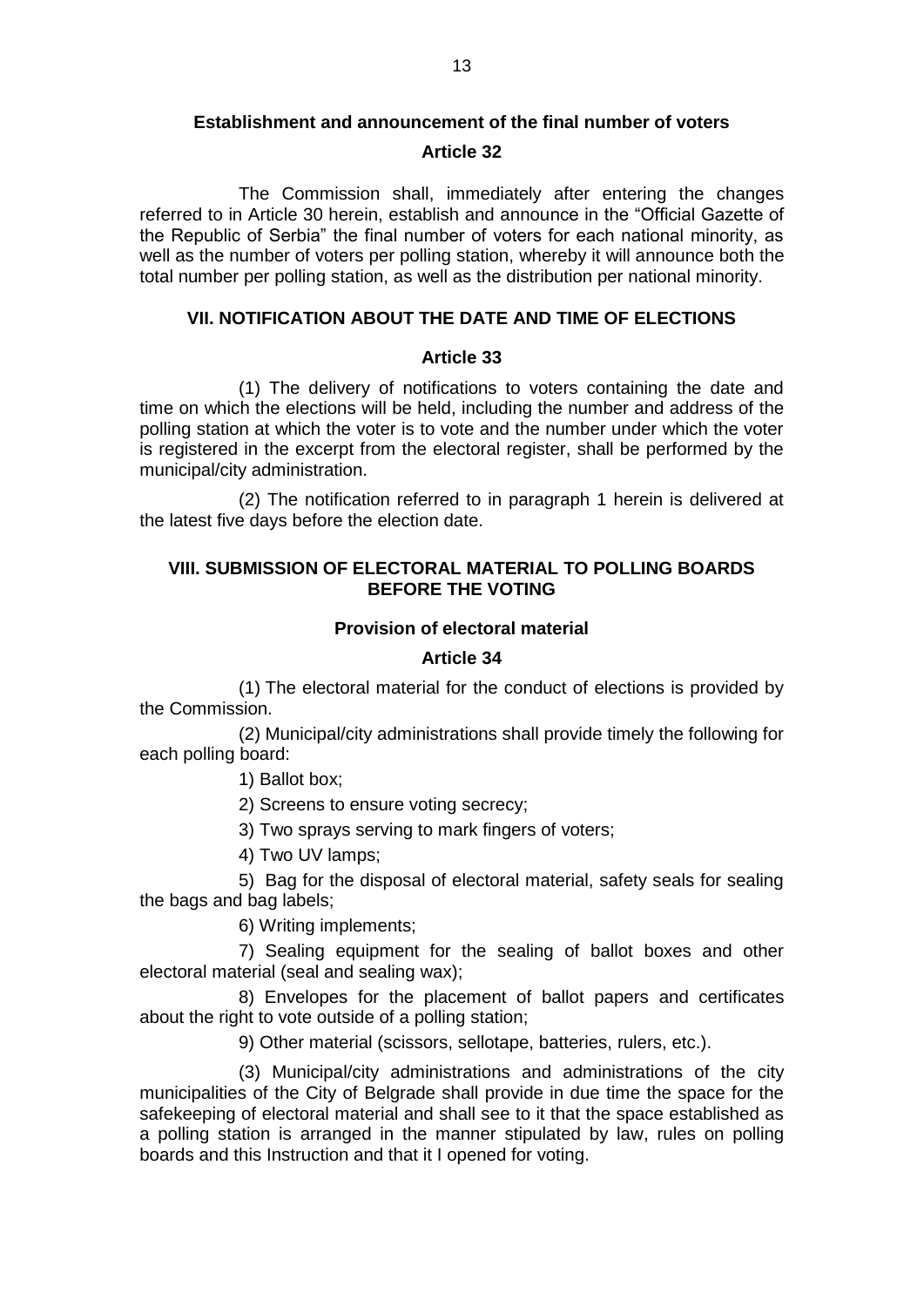### **Article 35**

(1) The Commission shall provide the following electoral material for every polling board:

1) Collective electoral lists with candidates for members of each national council that is to be elected at the polling station;

2) Decision on the determination of the polling station (excerpt);

3) Decision on the establishment of the polling board;

4) Excerpts from the electoral register for the voting at the polling station for each national council that is to be elected at that polling station, including also special excerpts for the voting of voters under detention or serving a prison sentence;

5) Special excerpts from the electoral register for voters serving the military service or undergoing a military drill or training in units or institutions of the Serbian Armed Forces;

6) Necessary number of ballot papers corresponding to the number of voters registered in the excerpts referred to in item 4 and 5 of this Article;

7) Check list to check the regularity of the ballot box;

8) Form of the certificate about the right to vote outside of a polling station;

9) Forms of minutes of the polling board conducting the voting and determining the results of the voting at the election of members of each national council at the polling station (hereinafter referred to as Minutes of the Polling Board), in six copies;

10)Form of the records on the presence of members and deputy members of the polling board at the polling station;

11)Lists of representatives of nominators of electoral lists monitoring the work of polling boards;

12) Authorisations of observers to monitor the work of polling boards;

13) Rules of procedure of polling boards;

14) National flag of the Republic of Serbia.

15) Identification card for members of polling boards.

(2) Material referred to in paragraph 1, items 8), 11) and 12) of this Article, shall be submitted by the working body to the municipal/city administration, which makes the necessary number of copies.

#### **Submission of electoral material via the working body**

#### **Article 36**

(1) The Coordinator shall take over the printed electoral material from the Public Enterprise "Official Gazette" ("Službeni glasnik") at the latest 72 hours before the election date.

(2) The Coordinator shall hand over the electoral material referred to in Article 35 of this Instruction to the working body in the seat of the administrative district, and in the City of Belgrade in the printing house of the Public Enterprise "Službeni glasnik".

(3) The handover referred to in paragraph 2 above is done at the latest 72 hours before the date of election. A protocol is prepared about the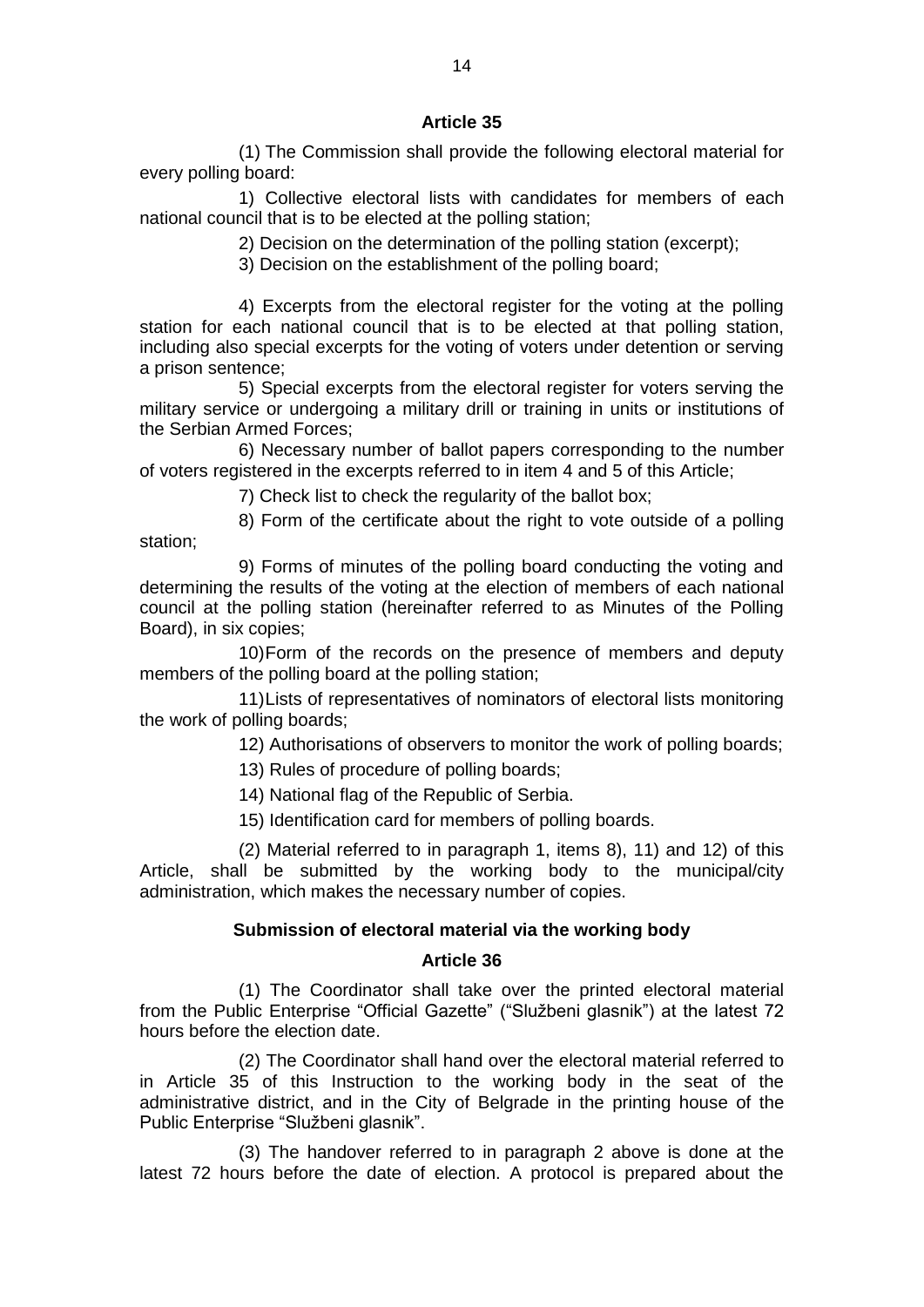performed handover of the electoral material in the form stipulated by the Commission.

(4) The working body shall submit the received material, together with the material referred to in Article 34 of this Instruction, provided by the municipal/city administration or administration of a Belgrade municipality, to polling boards in the headquarters of the municipality/city, at the latest 48 hours before the election date. Minutes on performed handover of electoral material shall be kept on a form stipulated by the Commission, out of which one copy municipal/city administration shall keep for minimum four years.

(5) After the handover of the electoral material to polling boards, electoral material shall be disposed in a bag for disposal of electoral material, which, in the presence of the members of the working body and polling board, is sealed with safety seals, which serial number is entered in the minutes on handover referred to in paragraph 4 of this Article. The bag containing the electoral material must not be opened before the polling board is gathered on the polling station on the day of voting.

### **IX. SUBMISSION OF ELECTORAL MATERIAL TO THE COMMISSION AFTER THE VOTING**

### **Submission of electoral material via the working body**

### **Article 37**

(1) Once it determines the voting results at the polling station, the polling board shall without delay submit the following electoral material to the working body in the building of the municipality/city:

1) First copies of Minutes of the Polling Board conducting the voting and determining the voting results at the elections for members of each national council elected in the polling station,

2) Excerpts from the electoral register and special excerpts from the electoral register according to which the voting was conducted at the polling station at the elections for members of each national council,

3) Sealed envelope containing the check list serving to check the regularity of the ballot box,

4) Sealed envelopes containing the unused ballot papers from the election of members of each national council that was elected at the polling station separately,

5) Sealed envelopes containing invalid ballot papers from the election of members of each national council elected at the polling station separately,

6) Sealed envelopes containing valid ballot papers at the elections for members of each national council that was elected at the polling station separately,

7) Sealed envelopes containing signed certificates for the right to vote outside of a polling station at the election for members of each national council separately.

8) Safety seal used for sealing the bag containing the electoral material in the course of handover of the electoral material between the working body and polling board before the voting.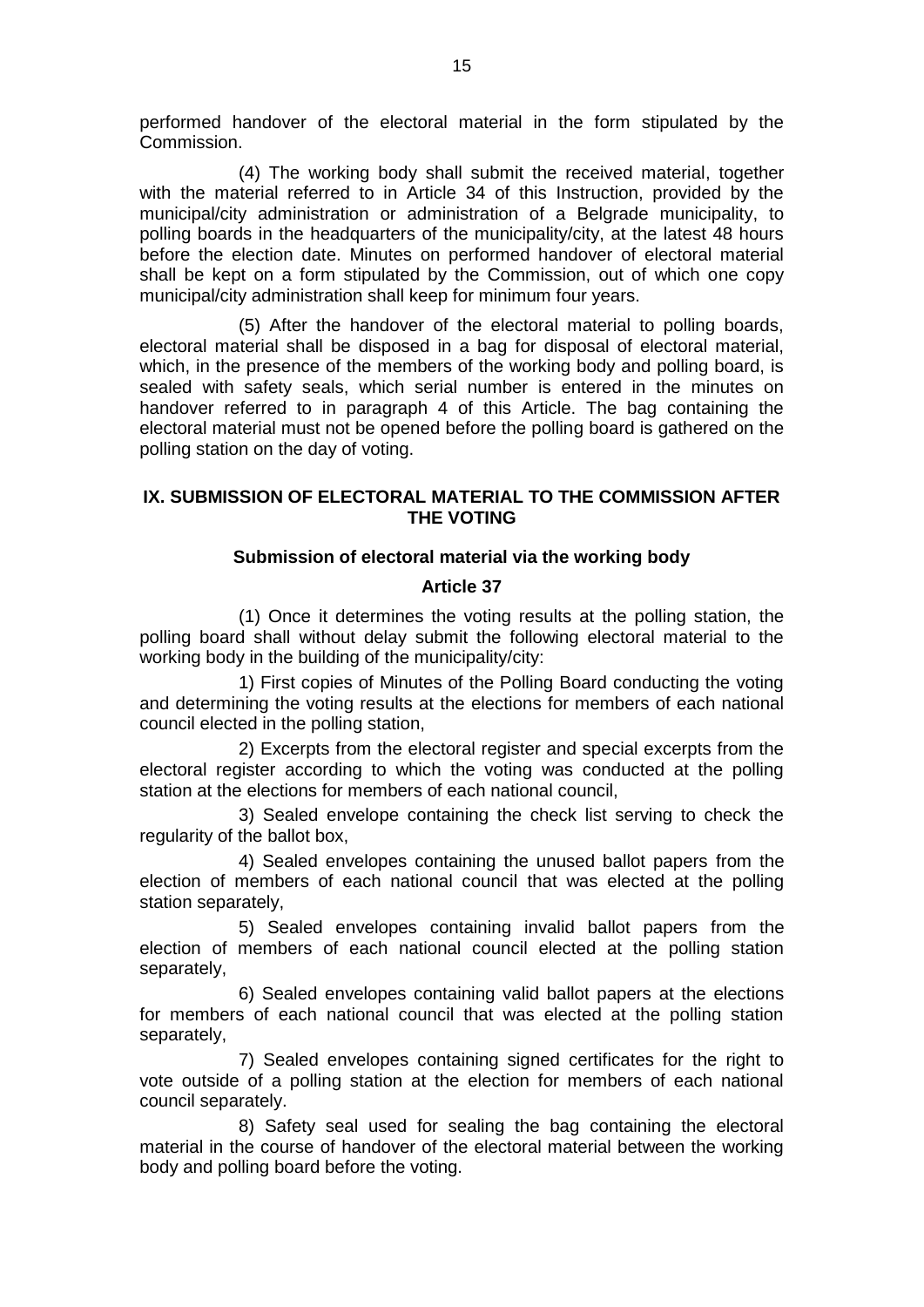(2) Minutes are prepared on the handover referred to in paragraph 1 of this Article on the forms stipulated by the Commission. One copy of the minutes shall be kept by the municipal/city administration for minimum four years, while one copy must be provided to the Coordinator by the working body.

(3) After the handover of the material referred to in paragraph 1 of this Article, material referred to in paragraph 1, items 3)-6) and item 8) of this Article shall be put in a bag for disposal of electoral material which, in the presence of the members of the working body and members of the polling board who performed the handover of the material, is sealed with a safety seal, which serial number is entered in the minutes on the handover referred to in paragraph 2 of this Article. The bag must be labelled with a sticker containing the name of the city/municipality and the ordeal number of the polling station. The sealed bag can be opened only based on the decision of the Commission, except from the case referred to in Article 39, paragraph 5 of this Instruction.

(4) Minutes on the work of the polling board, excerpt from the electoral list, a special excerpt from the electoral list and the envelope containing the certificates about the right to vote outside of a polling station shall not be put into a bag with other electoral material, but the working body shall pack them separately from the other electoral material, and so separated submit them to the Coordinator.

#### **Article 38**

(1) In the course of handover of the electoral material to the working body after the voting, the polling board shall submit the filled in record form about the presence in the polling station of the members and deputy members of the polling board.

(2) Record referred to in paragraph 1 of this Article shall be made in two copies, out of which one shall remain at the municipal/city administration, and the other shall be submitted to the working body.

#### **Article 39**

(1) After taking over the electoral material from all polling boards, the working body shall hand this material over to the Coordinator immediately in the seat of the administrative district

(2) The working bodies for the City of Belgrade shall submit the electoral material taken over from all polling boards to the Coordinator in the building of the National Assembly in Belgrade, street Kralja Milana 14.

(3) Together with the electoral material taken over from a polling board, the working body shall also provide the Coordinator with one copy of the minutes about the handover of the electoral material after the voting between the polling board and working body, as well as one copy of the record on the presence of the polling board members on the polling station.

(4) Minutes shall be made on the handover referred to in paragraphs 1 and 2 of this Article, on the form stipulated by the Commission.

(5) Coordinator is authorised to inspect the contents of the sealed bag containing the electoral material received from the working body, in the presence of the working body.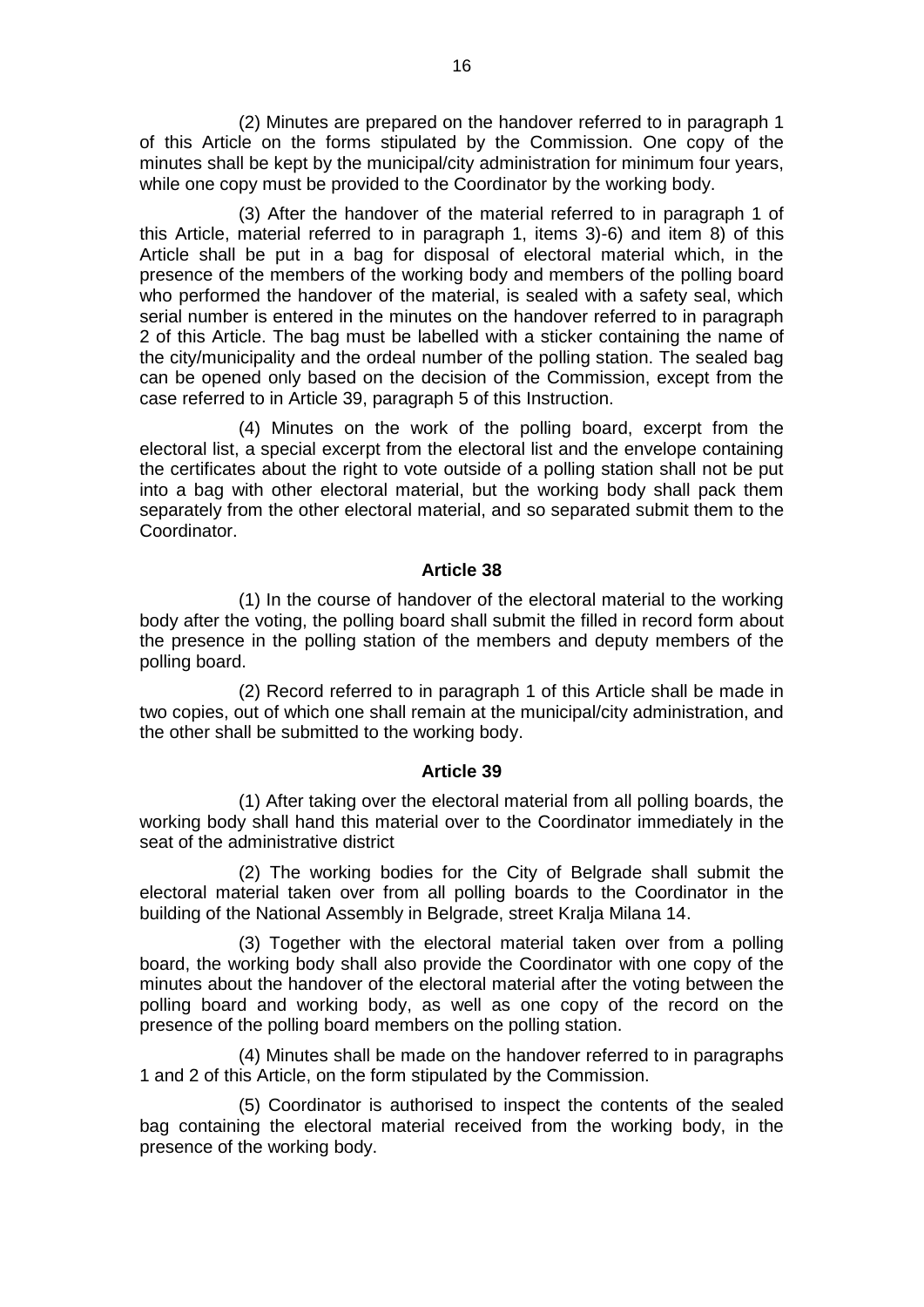(6) After the inspection referred to in paragraph 5 of this Article, the Coordinator, in the presence of the working body, shall seal the bag containing the electoral material with a new safety seal, which serial number is entered into the minutes on the handover referred to in paragraph 4 of this Article. The sealed bag may be reopened only based on the decision of the Commission.

#### **Article 40**

In the course of handover of the electoral material between the working body and the polling board, before and after the voting, representatives of the nominator of electoral lists can be present. The presence during the handover of the electoral material shall be ensured only to those persons providing the authorisation by the nominators of electoral lists for participating in the handover. The authorisation must contain name and surname of the person authorised, and the number of his/her ID.

### **X. STANDARDS FOR THE ELECTORAL MATERIAL**

#### **Ballot papers**

#### **Article 41**

(1) The number of ballot papers that are printed must be equal to the number of voters registered in the electoral register for each national minority whose national council is elected.

(2) The Commission shall adopt a decision published in the "Official Gazette of the Republic of Serbia" in which it shall determine the number of ballot papers to be printed, as well as the number of spare ballot papers.

(3) The number of spare ballot papers for each national council that is to be elected cannot amount to more than 0.5% of the total number of voters of each national minority but in any case it may not be less than 10, provided that the number can be even higher, in line with the final number of voters identified by the Commission.

(4) The Commission shall stipulate the text, form and appearance of the ballot papers.

### **Use of languages and scripts**

#### **Article 42**

(1) The text of the forms for the submission of the electoral list, the text of the collective electoral list, the text of the ballot paper, the text of the form of the minutes of the polling board and the text of the certificate confirming the election of a member of the national council of a national minority are printed in Serbian in the Cyrillic script.

(2) If the language and script of the national minority whose national council is elected are in official use in at least one local self-government unit, the texts of materials referred to in paragraph 1 above are printed in two languages, i.e. also in the language and script of the national minority, by printing the text in the language and script of the national minority below the text written in Serbian and in Cyrillic script, in the same form and with the same letter size.

#### **Preparation for the printing of ballot papers**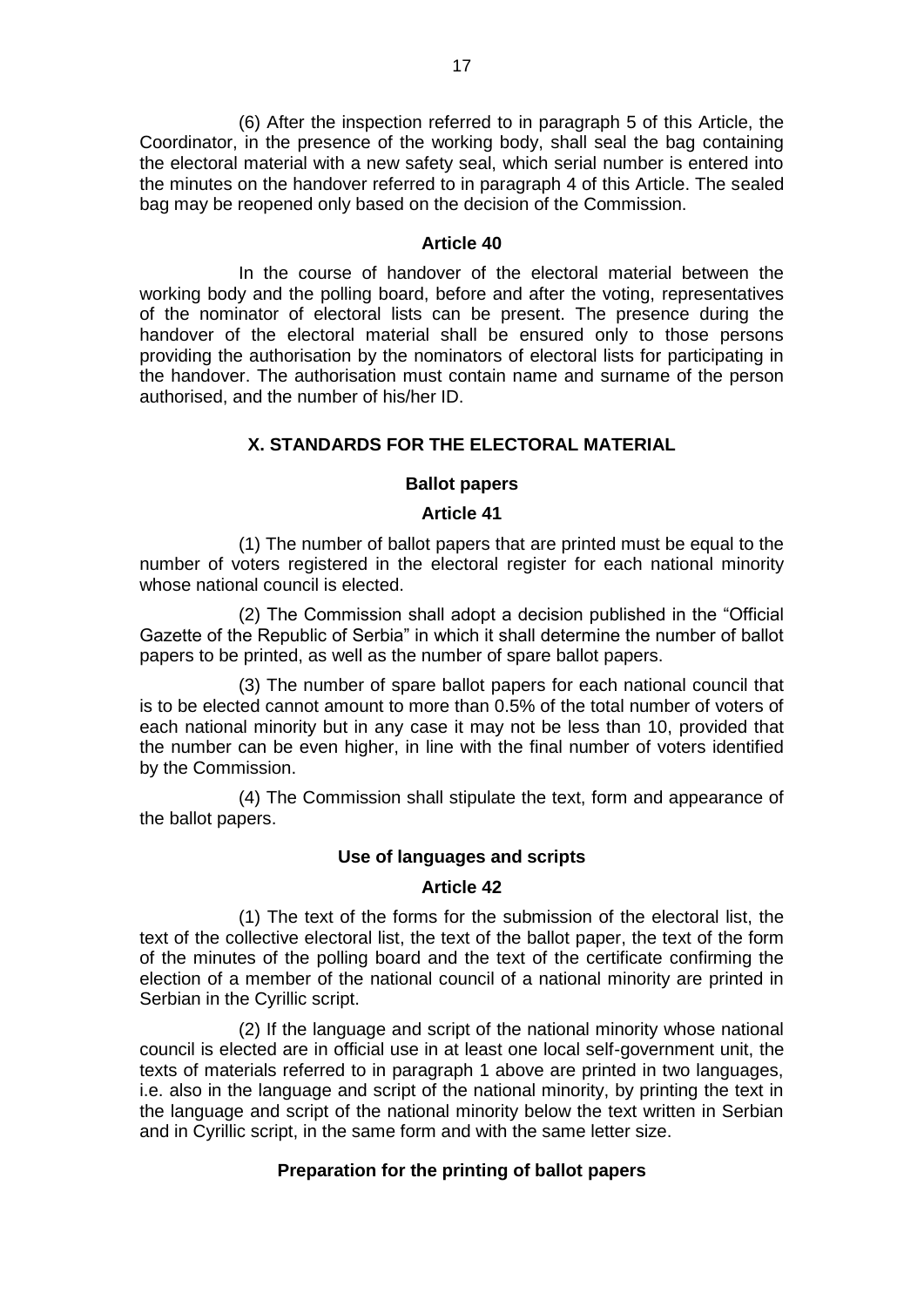#### **Article 43**

(1) Once the decision on the text and appearance of ballot papers has been adopted, the Commission shall prepare an exemplar of the ballot paper that must be verified by the president of the Commission with his signature and the seal of the Commission.

(2) Based on the verified exemplar of the ballot paper, the printing house shall prepare printing plates.

(3) The printing process begins by placing the plates in the printing machines, in the presence of a representative of the Commission.

(4) After putting the printing machines into operation, the first copies of ballot papers shall be destroyed on site until a ballot paper is printed that satisfies the optimum graphic standards.

(5) The first printed ballot paper fulfilling the optimum graphic standards is compared by the President of the Commission with the verified exemplar of the ballot paper.

(6) Once he ascertains that the printed copy of the ballot paper is congruent with the verified exemplar, the president of the Commission shall approve with his signature the printing of ballot papers in the determined number of copies.

(7) Immediately after finishing the print, the commission consisting of representatives of the Commission, nominators of electoral lists and the printing house shall destroy the computer-based preparation of printing plates as well as the actual printing plates.

(8) Minutes shall be kept about the destruction of the computer preparation and printing plates and the destroyed plates are handed over to the **Commission** 

#### **Supervision of the printing process**

#### **Article 44**

(1) The printing of ballot papers is supervised by the Commission.

(2) The Commission shall provide for a public character of the ballot paper printing.

(3) Representatives of nominators of electoral lists have the right to attend the printing, counting and packing of ballot papers and to be present at the delivery of ballot papers to the Commission, working bodies, i.e. polling boards.

(4) The Commission shall notify the nominators of electoral lists timely that their representatives have the right to attend the printing, counting, packing and delivery of ballot papers, as well as about the place and time of start of such actions.

(5) Authorised person of the nominator of electoral lists shall provide the Commission, in writing, a notification about persons to be present during the printing, counting and packing of ballot papers, which contains names and surnames, ID number and mobile phone number of each person.

(6) Representatives of nominators of electoral lists participating in the handover of ballot papers to the Commission and takeover of ballot papers to working bodies, i.e. polling boards, must have the authorisation for participation in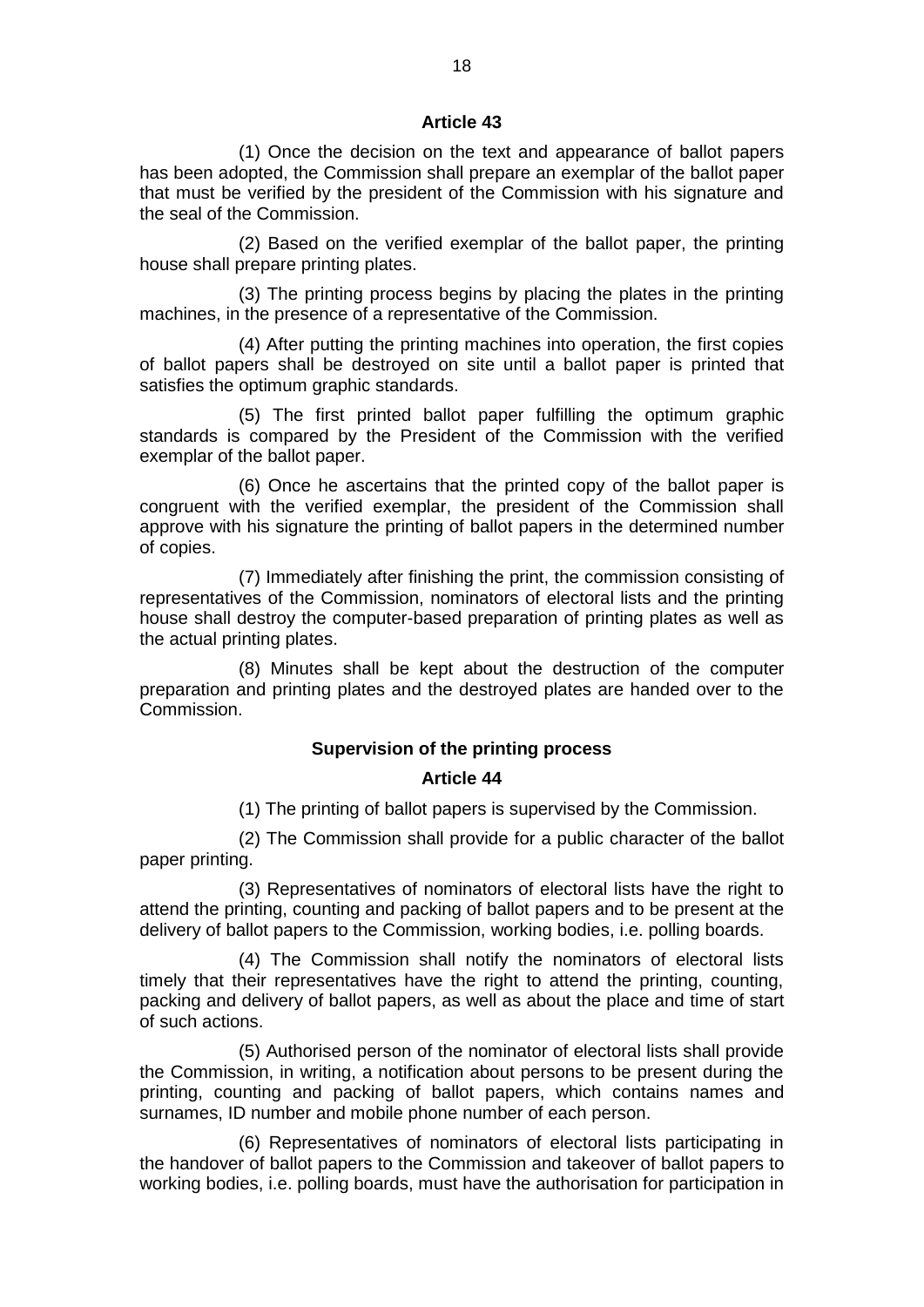the mentioned activities, containing name and surname of a representatives, ID number and mobile phone number.

(7) Public Enterprise "Službeni Glasnik" shall be obliged to keep a record of attendance of the representatives of nominators of electoral lists at the printing, counting, and packing of ballot papers.

#### **Ballot box**

#### **Article 45**

For the voting at the elections a ballot box is used which is constructed in accordance with the Instruction on the Form and Dimensions of Ballot Boxes ("Official Gazette of RS", no 42/00).

### **Spray to mark the voter's finger**

### **Article 46**

Marking the voter's finger as a sign that the voter has voted is done with a spray made of a special insoluble UV ink, visible under the special lamp of a UV lamp.

### **XI. STATISTICAL DATA PROCESSING**

### **Article 47**

(1) The statistical data processing during the conduct of elections is done by the state organisation in charge of statistical affairs, based on the minutes of polling boards, delivered to it by the Commission.

(2) The state organisation in charge of statistical affairs shall appoint a person who will, once the voting is completed, attend the handover of the electoral material between the polling boards and working bodies and perform the logic-based calculation control of the data contained in the minutes of polling boards, as well as prepare data about preliminary results of the elections.

(3) Nominators of electoral lists shall have the right to attend the statistical data processing about the results of the elections.

(4) Authorised person of the nominator of electoral lists shall provide the Commission, in writing, a notification about persons to be present during the statistical data processing about the results of the elections, with the data about the persons to be present during the processing, as follows: name and surname, residence and address, and ID number.

#### **Article 48**

If the minutes about polling boards contain logic-based calculation errors which are the consequence of an obvious mistake in filling in the minutes, which do not affect the identification of the results of the elections, the Coordinator is authorised to make and initial the corrections of those mistakes, in cooperation with the representatives of the state organisation in charge of statistical affairs, if in the minutes about polling boards:

1) the total number of registered voters is not entered, or the entered number is different from the final number of voters established by the decision of the Committee about the establishment of the final number of voters;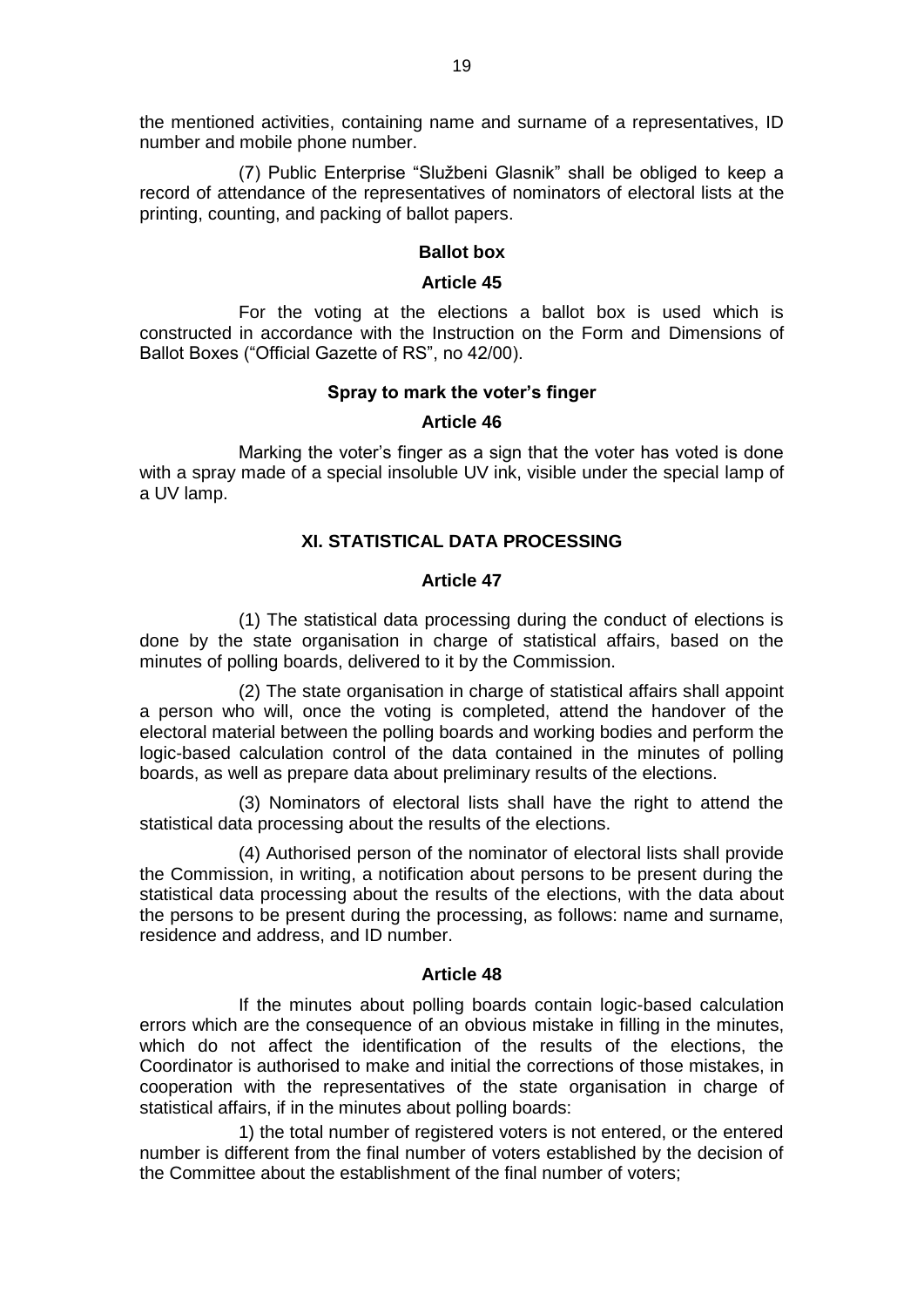2) the number of valid ballot papers is not entered, and the total number of invalid ballot papers and the number of votes independently received by each polling station is equal to the number of ballot papers found in the ballot box;

3) number of invalid ballot papers is not entered, and the total number of votes received by each electoral list is equal to or smaller than the number of ballot papers found in the ballot box;

4) number of received ballot papers is not equal to the sum of unused ballot papers and the number of voters who have voted, and all other results of the voting are congruent with the logic-based calculation.

#### **Article 49**

(1) Report on the total results of the elections for each national council shall be defined and published by the Committee in the "Official Gazette of the Republic of Serbia" within 96 hours from the end of the voting.

(2) From the end of the voting until the publication of the results of the elections, the Commission shall publish temporary data about the results of the elections.

(3) Commission shall publish the results of the elections for each national council per polling stations on its web page.

# **XII. MONITORING AND FOLLOWING THE WORK OF AUTHORITIES AND BODIES CONDUCTING THE ELECTION**

### **Representatives of nominators of announced electoral lists**

#### **Article 50**

(1) The work of authorities for the conduct of elections can be monitored by representatives of nominators of announced electoral lists.

(2) For the monitoring of the Commission's work the nominator of the announced electoral list can authorize up to two of its own representatives, whereby the session of the Commission can be attended by only one representative of the nominator of the announced electoral list.

(3) For the monitoring of the work of the polling board conducting the voting and while determining the results of the voting, the nominator of the announced electoral list can authorise up to two of its representatives.

(4) One representative of the nominator of the announced electoral list can be authorised to monitor the work of several polling boards, whereby for the monitoring of the work of one polling board only two persons can be appointed.

(5) For the monitoring of the work of authorities for the conduct of elections the nominator of the electoral list can authorize a citizen of the Republic of Serbia of full age.

(6) For the monitoring of the work of authorities for the conduct of elections the nominator of the electoral list cannot authorise a candidate for membership in the national council or a member of authorities and bodies engaged in the conduct of elections.

(7) Representatives of the nominator of the announced electoral list can supervise the work only of those polling boards holding the elections of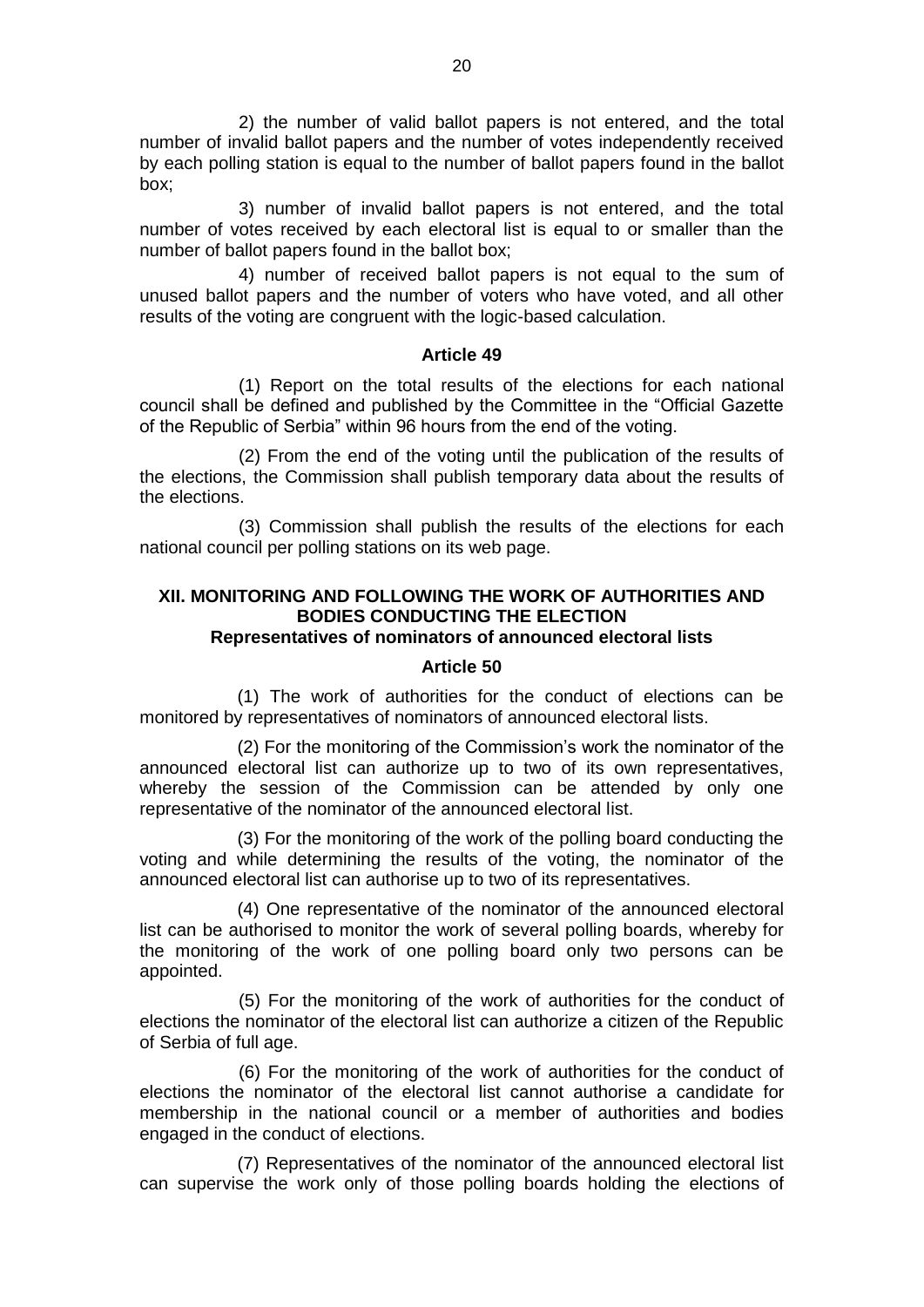members of the national council in which the nominator of the electoral list is participating.

(8) The nominator of the announced electoral list shall inform the Commission about its representatives authorised to monitor the work of the Commission at the latest five days before the election date.

(9) The nominator of the announced electoral list shall inform the Commission about its representatives authorised to monitor the work of polling boards per local self-government unit and polling station at the latest ten days before the election date, in the form stipulated by the Commission.

(10) Representatives of the nominators of electoral lists authorised to monitor the work of authorities to conduct the elections shall be issued relevant accreditations by the Commission which contain necessary data stated in the notification of the Commission about the representatives of the nominator of electoral lists.

(11) Timely submitted notifications referred to in paragraph 9 herein shall be submitted by the Commission to polling boards via working bodies.

(12) The polling board shall allow undisturbed monitoring of its work in all its phases, starting from the preparation for the opening of the polling stations to the establishment of the voting results to the person who is on the list of authorised representatives of the nominator of an electoral list, which was submitted to the polling board by the Commission, and who comes to the polling station with a valid accreditations issued by the Commission.

(13) The costs of monitoring of the work of the authority conducting the election will be borne by nominators of announced electoral lists whose representatives are monitoring the work of authorities conducting the elections.

### **National observers**

#### **Article 51**

(1) Interested registered associations whose goals are realised in the domain of elections and protection of human and minority rights and who wish to follow the work of authorities conducting elections, shall submit an application to the Commission at the latest five days before the election date, in the form stipulated by the Commission.

(2) Along with the application an extract from the Register of Associations and a list of persons applying as observers of the work of authorities conducting elections (national observers) shall be submitted in the form stipulated by the Commission.

(3) Associations can submit applications for observers for citizens of the Republic of Serbia of full age.

(4) Associations cannot submit applications for observers for persons who are candidates for membership in a national council or for members of authorities or bodies engaged in the conduct of elections.

(5) For the monitoring of the work of the Commission the association can submit an application for a maximum of two observers.

(6) For the monitoring of the work of single polling boards the association can submit an application for a maximum of one observer.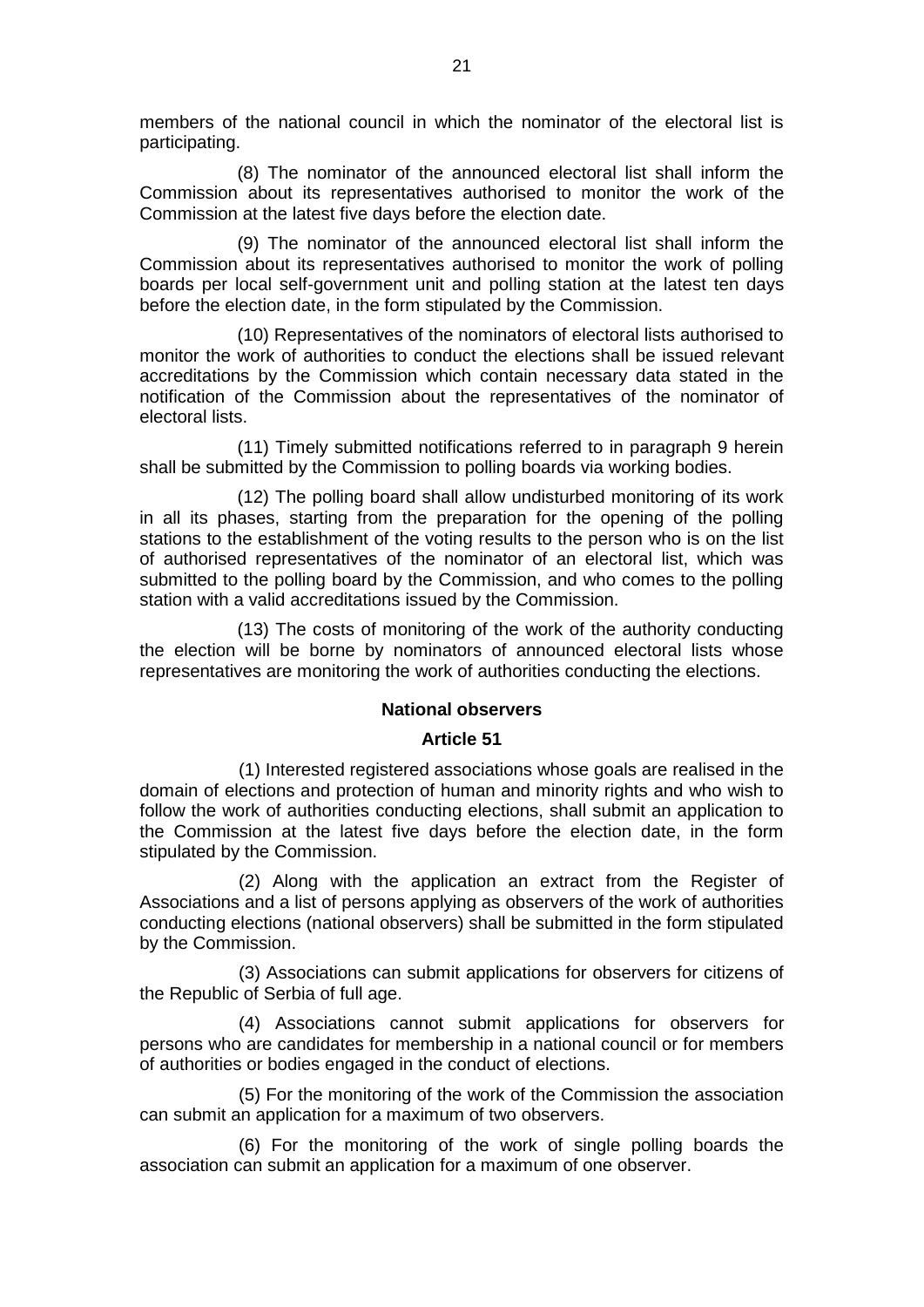(7) The fulfilment of conditions for the monitoring of the work of authorities conducting the elections is checked and ascertained by the Chairman at the session of the Commission, based on the report submitted by the Secretary of the Commission.

#### **Foreign observers**

#### **Article 52**

(1) Interested international and foreign organizations and associations who wish to follow the work of authorities conducting the elections shall submit an application to the Commission at the latest ten days before the election date, in the form stipulated by the Commission. Along with the application the applicant must also enclose the list of persons applying to be observers of the work of authorities conducting the elections (foreign observers), as well as interpreters who will accompany the applied observers, in the form stipulated by the Commission.

(2) The application and list referred to in paragraph 1 herein will be submitted by the Commission to the Ministry in charge of foreign affairs without delay, in order to obtain an opinion, and the Ministry shall deliver an opinion on the application to the Commission within three days from the date on which the application was received.

(3) In case of a positive opinion of the ministry in charge of foreign affairs, the Chairman shall, at a session of the Commission, based on the report of the Secretary of the Commission, confirm that the international or foreign organization or association has been given approval to monitor the work of the authority conducting the election.

#### **Article 53**

(1) Interested representatives of foreign countries who wish to follow the work of polling boards shall submit an application to the Commission via the ministry in charge of foreign affairs, at the latest within ten days before the election date, in the form stipulated by the Commission. Along with the application also a list of persons must be enclosed who apply to be observers of the work of polling boards conducting the elections (foreign observers), as well as of interpreters who will accompany the applied observers, in the form stipulated by the Commission.

(2) The Ministry competent for foreign affairs shall forward the application and the list referred to in paragraph 1 above together with an opinion to the Commission within three days from the date on which it was received.

(3) In case of a positive opinion of the ministry in charge of foreign affairs, the Chairman shall, based on the report of the secretary of the Commission, confirm at the session of the Commission that the representatives of the foreign country have been given approval to monitor the work of polling boards conducting the elections.

#### **Authorisation and accreditations of observers**

#### **Article 54**

(1) When ascertained that the conditions for the monitoring of the work of the Commission and/or polling boards have been fulfilled, the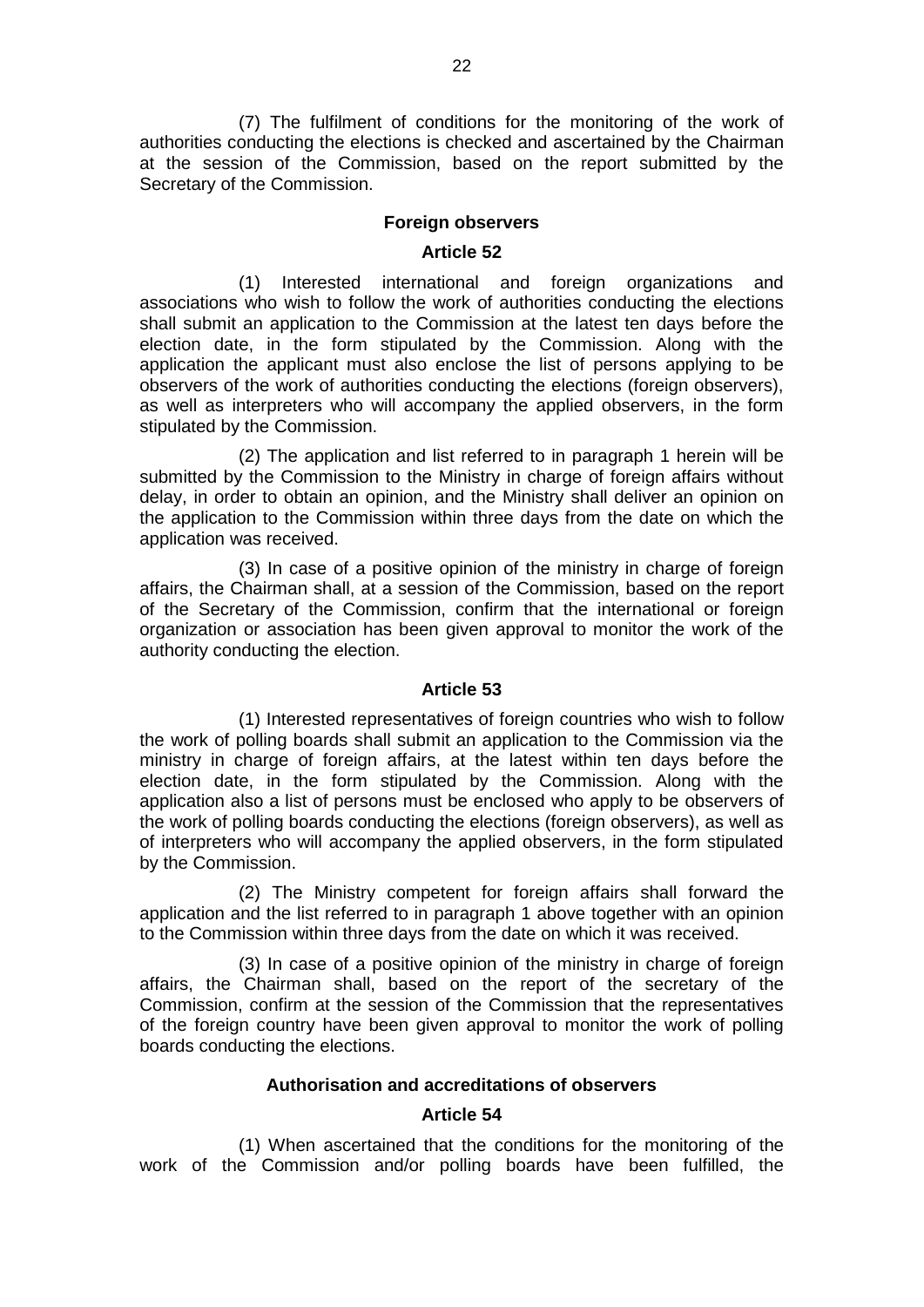Commission shall issue to the applicant a corresponding authorisation for the monitoring of the work of authorities conducting the election, and to national and foreign observers and interpreters adequate accreditations in which the necessary data from the list enclosed with the application will be entered.

(2) The costs for the monitoring of the work of authorities for the conduct of elections are borne by applicants whose observers monitor the elections.

### **Position of the representatives of nominators of electoral lists and observers**

### **Article 55**

(1) Representatives of nominators of electoral lists monitoring the work of the authorities conducting the elections, observers, as well as interpreters accompanying them, shall wear their accreditations in a visible place.

(2) Authorities conducting the elections shall enable undisturbed monitoring of every electoral action to representatives of nominators of electoral lists, as well as to observers and interpreters accompanying them. The interpreter is not entitled to be in the polling station alone, without the observer he/she is accompanying.

(3) The Commission and polling boards shall note in their minutes the presence of representatives of nominators of electoral lists and observers.

(4) Representatives of nominators of electoral lists and observers shall act in accordance with the rules laying down the maintenance of order in polling stations.

(5) Representative of the nominator of the electoral list shall have the right to present their remarks regarding the work of a polling board during the conduct of elections and establishment of the results of the voting, which shall be entered into the minutes about the work of the polling board.

(6) The polling station can have the representative of the nominator of the electoral list or the observer removed from the polling station if they do not abide by the rules on the maintenance of order in the polling station, if in the polling station mobile phones or other means of communication are used, and in particular if they interfere in any way with the work of the polling board.

(7) The polling board shall inform, via the working body, the Commission without delay about the removal of the representative of the nominator of the electoral list or the observer and about the reasons for such an action.

(8) The Commission may withdraw the authorization and the accreditation from the observer if the observer fails to act in accordance with his/her authorisation.

### **XIII. RESOURCES FOR THE CONDUCT OF ELECTIONS**

#### **Article 56**

(1) The resources for the conduct of elections are used for the following: